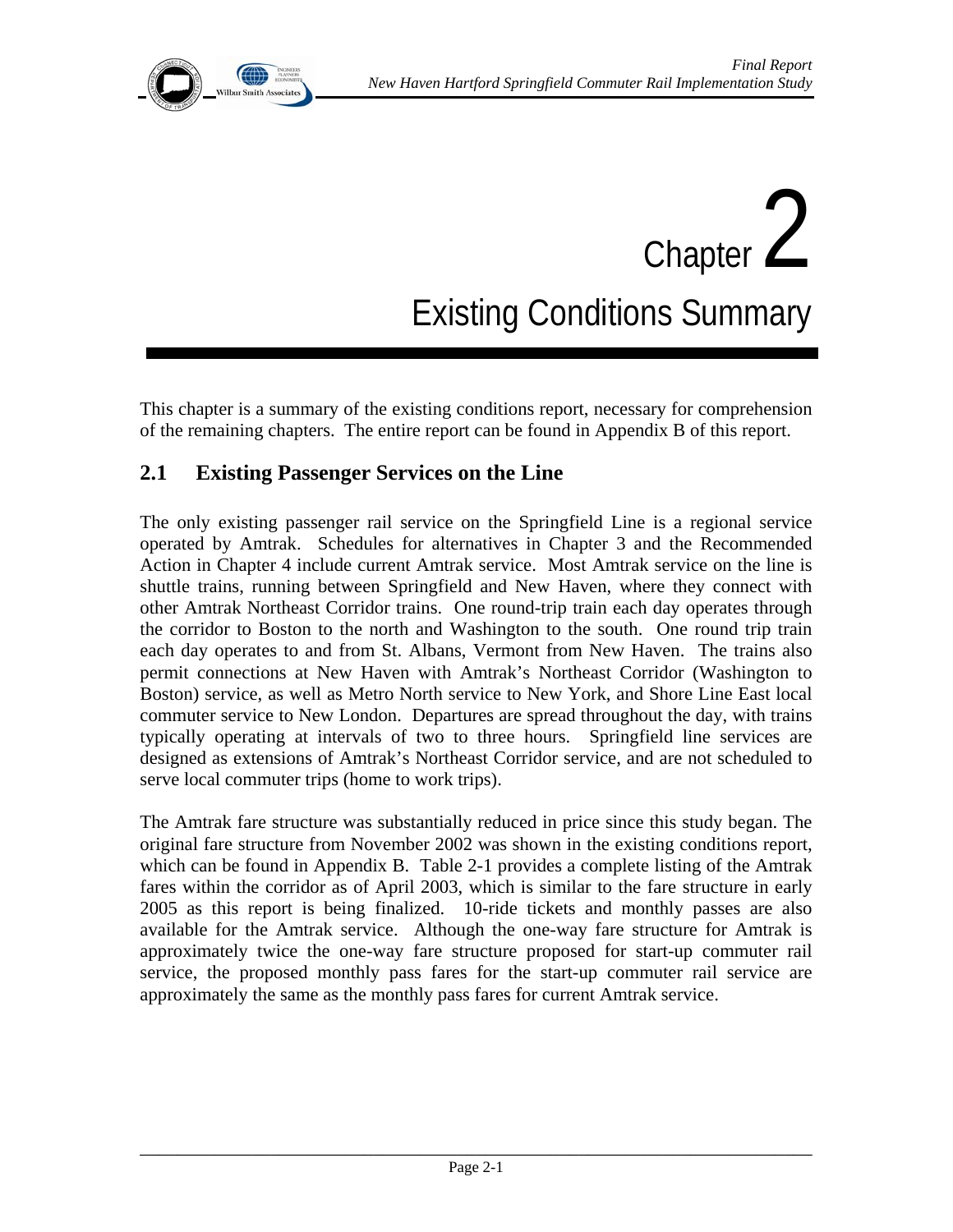

| <b>Station</b>     | <b>New</b><br><b>Haven</b> | <b>Walling-</b><br>ford | Meri-<br>den | <b>Berlin</b> | Hart-<br>ford | Wind-<br>sor | Windsor<br>Locks | Spring-<br>field |
|--------------------|----------------------------|-------------------------|--------------|---------------|---------------|--------------|------------------|------------------|
| <b>New Haven</b>   | NA.                        |                         |              |               |               |              |                  |                  |
| Wallingford        | \$5.00                     | <b>NA</b>               |              |               |               |              |                  |                  |
| <b>Meriden</b>     | \$6.00                     | \$5.00                  | NA           |               |               |              |                  |                  |
| <b>Berlin</b>      | \$8.00                     | \$5.00                  | \$5.00       | <b>NA</b>     |               |              |                  |                  |
| <b>Hartford</b>    | \$12.00                    | \$8.00                  | \$7.00       | \$5.00        | <b>NA</b>     |              |                  |                  |
| Windsor            | \$14.00                    | \$11.00                 | \$8.00       | \$7.00        | \$5.00        | <b>NA</b>    |                  |                  |
| Windsor<br>Locks   | \$14.00                    | \$12.00                 | \$10.00      | \$8.00        | \$5.00        | \$5.00       | <b>NA</b>        |                  |
| <b>Springfield</b> | \$19.00                    | \$17.00                 | \$14.00      | \$12.00       | \$9.00        | \$7.00       | \$6.00           | <b>NA</b>        |

**Table 2-1 Amtrak One-Way Fare Table for Intra-Corridor Travel** 

Source: www.Amtrak.com for travel on April 16, 2003.

Ridership on the Amtrak service within the corridor is collected in terms of boardings and alightings at each station. New Haven was the most frequently used station because of its connection s to other Amtrak and commuter services. As shown in Table 2-2, the other seven stations reported 138,141 passenger boardings in Amtrak's 2002 fiscal year (October 2001 through September 2002). This yields an average of 378 boardings on the line north of New Haven on a "typical" day.

| <b>Station</b> | <b>Milepost</b> | <b>Boardings</b> | <b>Alightings</b> | Annual<br><b>Total</b> | Average<br><b>Daily</b><br><b>Total</b> | <b>Percent</b><br>of Total |
|----------------|-----------------|------------------|-------------------|------------------------|-----------------------------------------|----------------------------|
| New Haven*     | $\Omega$        | 205,385          | 205,728           | 411,113                | 1,126                                   | 59%                        |
| Wallingford    | 12.6            | 1,545            | 2,120             | 3,665                  | 10                                      | 1%                         |
| Meriden        | 18.6            | 5,304            | 6,116             | 11,420                 | 31                                      | 2%                         |
| Berlin         | 25.9            | 7,550            | 7,766             | 15,316                 | 42                                      | 2%                         |
| Hartford       | 36.6            | 62,044           | 62,313            | 124,357                | 341                                     | 18%                        |
| Windsor        | 43.1            | 2,929            | 3,553             | 6,482                  | 18                                      | 1%                         |
| Windsor Locks  | 47.3            | 4,856            | 5,536             | 10,392                 | 28                                      | 2%                         |
| Springfield    | 61.9            | 53,913           | 54,888            | 108,801                | 298                                     | 16%                        |
|                | <b>Total</b>    | 343,526          | 348,020           | 691,546                | 1,895                                   | 100%                       |

**Table 2-2 Detailed Amtrak Ridership, FY 2002 (October 2001 – September 2002)**

\*New Haven boardings and alightings include data from the Northeast Corridor.

Source: Amtrak's Fiscal Year 2002 Ridership Data for the Springfield Line

Amtrak ticket sales data were obtained showing the destination station for tickets sold at Springfield, Hartford, Berlin, and Meriden for the first six months of 2002. There are no ticket sales at Windsor, Windsor Locks, or Wallingford stations. These stations are unstaffed and do not have Quick-Trak ticketing machines. The data were useful for gaining a general understanding of current travel patterns between communities on the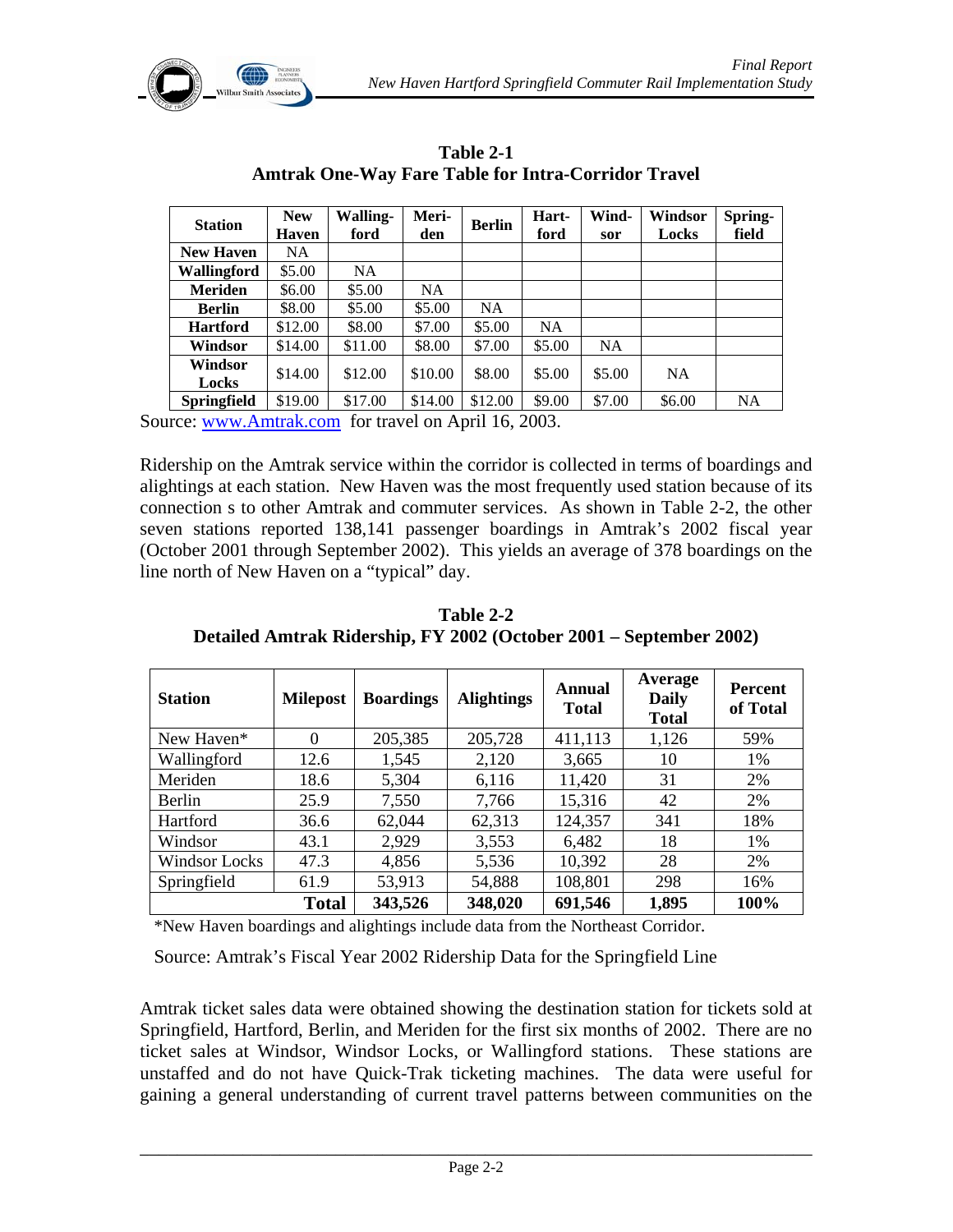

Springfield line and the rest of the Amtrak system. The data do not reflect total travel between stations, because tickets may be purchased at locations other than the trip origin or trip destination. Recent data showing total Amtrak passenger volumes at Connecticut stations are shown in Table 2-3. These represent total passengers boarding or alighting at each station.

#### **Table 2-3 Change in Annual Amtrak Station Passenger Volumes at Connecticut Stations, Fiscal Years 1998 – 2000\***

| <b>Station</b>       | <b>FY 1998</b> | <b>FY 1999</b> | <b>FY 2000</b> | <b>FY 2001</b> | <b>FY 2002</b> |
|----------------------|----------------|----------------|----------------|----------------|----------------|
| New Haven**          | 255,935        | 251,130        | 289,765        | 370,496        | 411,113        |
| Wallingford          | 9,601          | 8,331          | 7,885          | 6,002          | 3,665          |
| Meriden              | 27,331         | 25,066         | 20,039         | 16,353         | 11,420         |
| Berlin               | 28,569         | 28,246         | 25,109         | 20,326         | 15,316         |
| Hartford             | 151,849        | 151,249        | 147,043        | 142,276        | 124,357        |
| Windsor              | 8,174          | 7,994          | 7,980          | 7,670          | 6,482          |
| <b>Windsor Locks</b> | 13,747         | 13,390         | 13,686         | 10,704         | 10,392         |

\*Fiscal Years run from October of the previous calendar year to September of the current one. \*\*Volumes for New Haven station includes all Amtrak Northeast Corridor Riders. Source: Amtrak Fiscal Year Ridership Data

The current Amtrak service is too limited to draw conclusions about potential commuter ridership within the corridor. The ticket sales data indicate that some local travel occurs between stations on the Springfield line, but the overwhelming travel pattern served by the weekday trains is travel to New York City. Philadelphia, Washington, and New Haven also attract rail riders, but in decreasing numbers. Table 2-4 below shows the 20 top destinations for tickets purchased at the four stations based on ticket sales January to June, 2002.

| <b>From Berlin to:</b> |     | <b>From Hartford to:</b> |      | <b>From Meriden to:</b> |     | <b>From Springfield to:</b> |      |
|------------------------|-----|--------------------------|------|-------------------------|-----|-----------------------------|------|
| New York 1223          |     | New York 9414            |      | New York 452            |     | New York                    | 7623 |
| Philadelphia           | 279 | Philadelphia             | 2283 | Washington              | 130 | Philadelphia                | 1435 |
| New Haven              | 230 | New Haven                | 1910 | Philadelphia            | 124 | Washington                  | 1211 |
| Washington             | 193 | Washington               | 1622 | New Haven               | 123 | New Haven                   | 1041 |
| Metropark              | 57  | Stamford                 | 594  | <b>Newark</b>           | 41  | Chicago                     | 685  |
| Windsor Locks          | 46  | <b>Newark</b>            | 537  | Newport News            | 38  | <b>Newark</b>               | 515  |
| Trenton                | 45  | Metropark                | 388  | Hartford                | 33  | Trenton                     | 317  |
| Springfield            | 44  | Trenton                  | 375  | Orlando                 | 31  | <b>Boston</b>               | 307  |
| Chicago                | 36  | Springfield              | 368  | Trenton                 | 28  | Stamford                    | 275  |
| Wilmington             | 36  | Wilmington               | 282  | Wilmington              | 27  | Metropark                   | 274  |
| Hartford               | 31  | Chicago                  | 267  | Chicago                 | 26  | Wilmington                  | 218  |

**Table 2-4 Top 20 Destinations of Springfield Line Riders**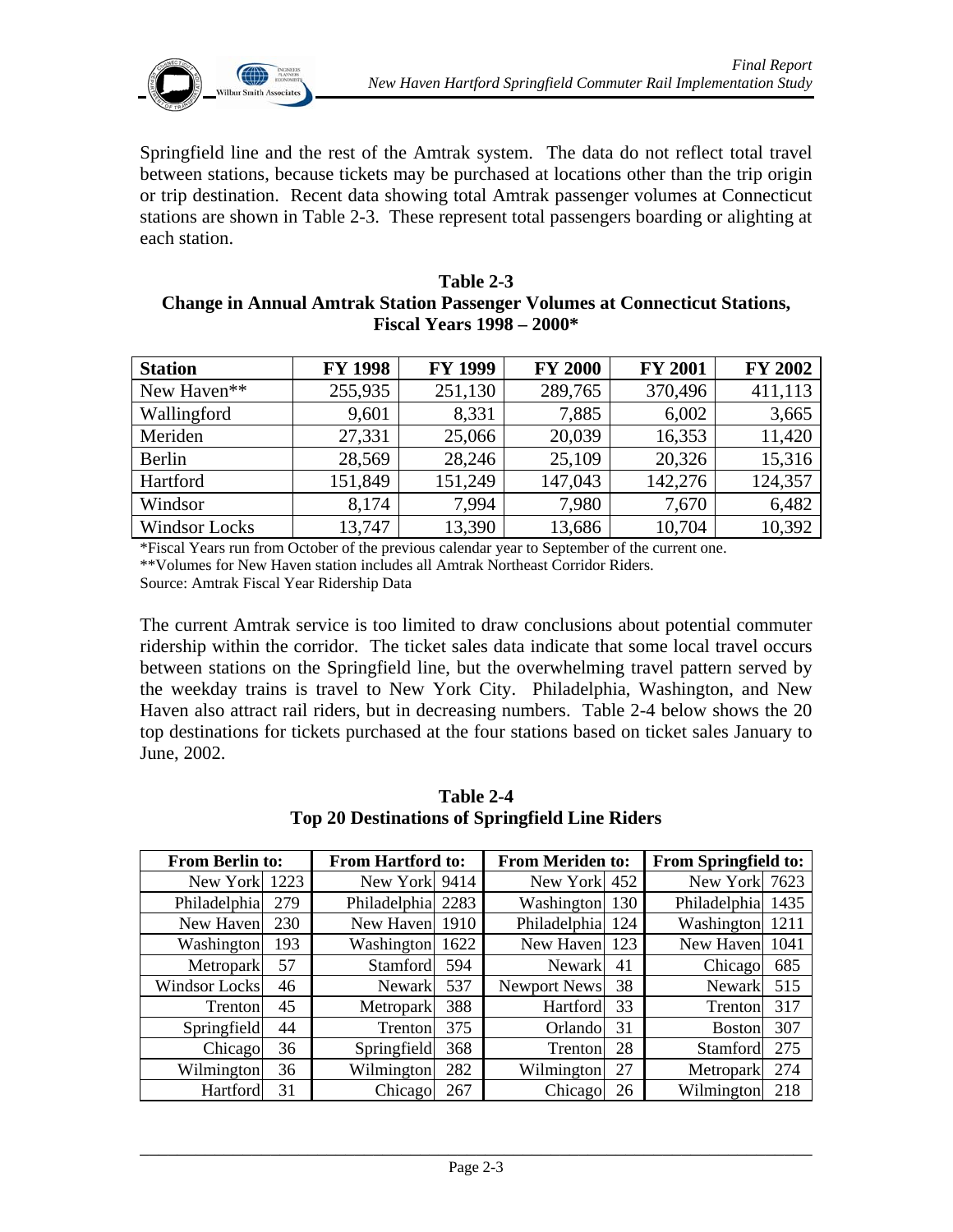

| <b>From Berlin to:</b> |    | <b>From Hartford to:</b> |     | <b>From Meriden to:</b> |    | <b>From Springfield to:</b> |     |
|------------------------|----|--------------------------|-----|-------------------------|----|-----------------------------|-----|
| Windsor                | 29 | <b>Baltimore</b>         | 234 | <b>Baltimore</b>        | 20 | <b>Baltimore</b>            | 187 |
| Orlandol               | 25 | <b>Boston South</b>      | 220 | Springfield             | 19 | St. Albans                  | 155 |
| <b>Newark</b>          | 24 | New Rochelle             | 203 | New Carrolton           | 19 | New Rochelle                | 151 |
| <b>Baltimore</b>       | 18 | <b>Bridgeport</b>        | 197 | <b>Metropark</b>        | 16 | Windsor Locks               | 147 |
| <b>Baltimore</b>       | 18 | St. Albans               | 164 | <b>Baltimore</b>        | 15 | Amherst                     | 145 |
| Washington             |    |                          |     | Washington              |    |                             |     |
| Airport                |    |                          |     | Airport                 |    |                             |     |
| <b>Boston</b>          | 16 | Windsor                  | 161 | Wallingford             | 15 | Orlando                     | 141 |
| New Carrolton          | 14 | Orlando                  | 152 | Stamford                | 10 | Toledo                      | 127 |
| Montreal               | 13 | Windsor Locks            | 108 | <b>Buffalo</b>          | 10 | Albany                      | 126 |
| Richmond               | 13 | New Carrolton            | 107 | <b>Boston</b>           | 8  | <b>Bridgeport</b>           | 110 |

\* Note-- Excludes tickets purchased at a station with the destination being the same station. For example, 1,141 tickets were sold at Berlin with a destination of Berlin. These represent sales of return tickets from another location to Berlin.

## **2.2 Existing Freight Services on the Line**

There are four freight carriers using the Springfield Line between Springfield (Milepost 62.0) and New Haven Union Station (Milepost 0.0). They include Connecticut Southern (CSO), Boston and Maine Corporation (B&M), CSX Transportation (CSXT), and Providence and Worcester Railroad (PWRR).

**Connecticut Southern** - The Connecticut Southern Railroad (CSO) is a short-line operator running trains on the line between Springfield and CSX Transportation's Cedar Hill Yard (Milepost 7). Part of the RailAmerica Inc. short-line family of railroads, the carrier is the major freight operator on the line. CSO hauls its own traffic and traffic for CSX Transportation (see below) between Springfield and Cedar Hill. CSO management reported the following train movements.

CSO has four trains on the line Monday through Saturday, with occasional use on Sunday. These trains are:

- *CSO-1,* southbound, departing Springfield at about 6:00 AM, working toward Cedar Hill. The train returns to Springfield in the afternoon.
- *CSO-2,* southbound, departing Hartford at about 7:00 PM working toward Wallingford. The train returns to Hartford at 4:30 AM the next day.
- *CSO-3,* northbound, departing Hartford at about 7:00 AM, working north to Enfield. The train returns to Hartford between 2:00 and 6:00 PM.
- *CSO-4*, northbound, departing about 5:00 PM, working between Hartford and Enfield. The train returns to Hartford in the early morning of the next day.

Traffic on the CSO is growing. When Conrail turned over operations on the line to CSO, Conrail's activity on the line was 20,000 carloads a year, with volumes declining. According to CSO, Conrail was not actively developing traffic on the line. The lowest traffic volume was in 1996, when there were only 16,000 carloads. Presently the annual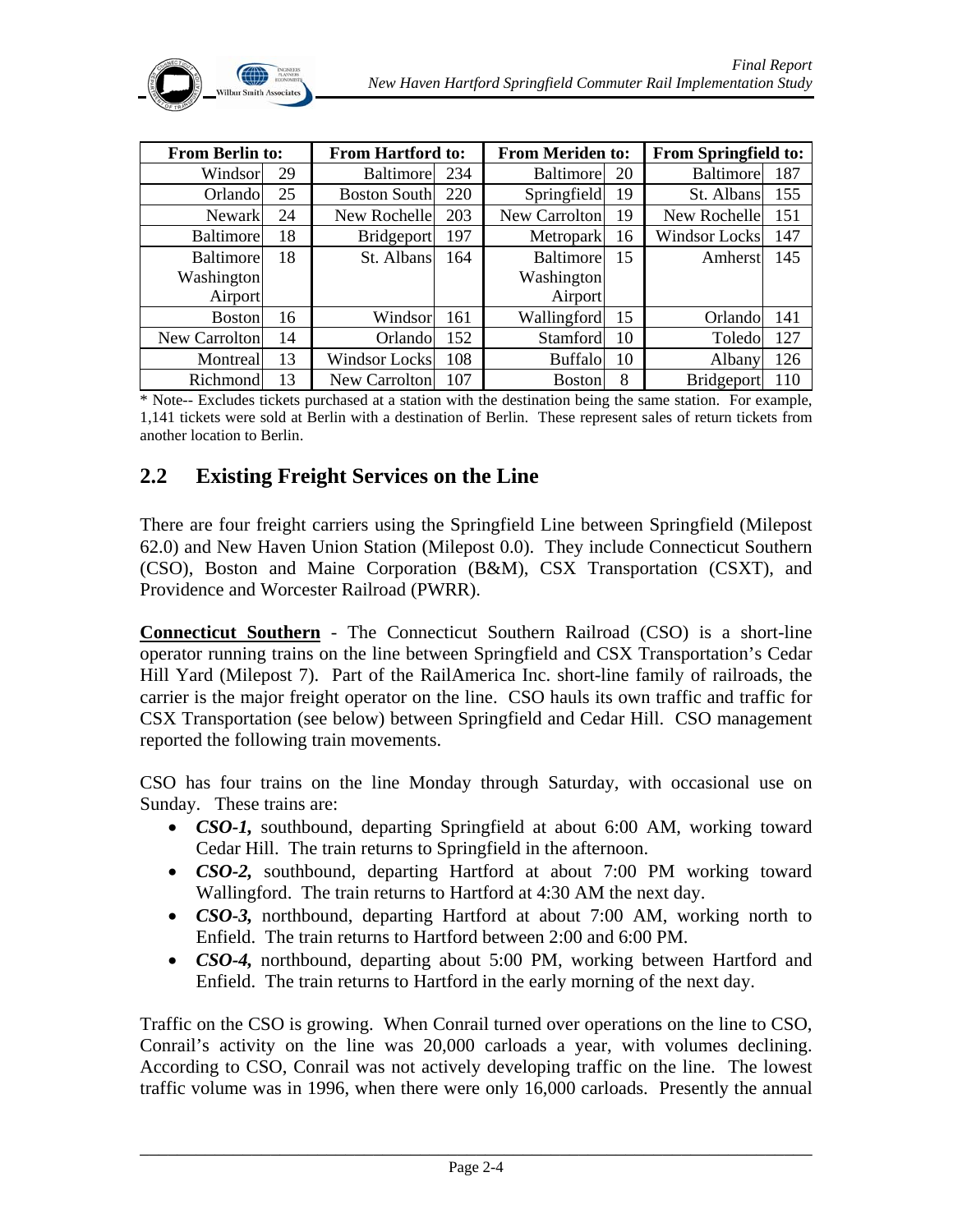

total is about 18,000 carloads per year, and rising, with customers returning. By 2007, CSO forecasts that there will be between 22,000 and 23,000 carloads per year, if the construction debris haulage market remains stable.

Growth commodities include trash, hazmat and "dirty dirt", i.e. the construction debris market. CSO indicated that CSXT has targeted removing trash, or solid municipal waste, as a market that may grow faster than the economy. Markets that will grow with the economy include chemicals (hauled in tank cars), lumber (box cars and flat cars), plastics (hopper cars), paper and pulp (box cars), steel (gondolas), and scrap paper (box cars).

CSO management reported the following concerns over a new commuter rail service on the Springfield line:

- Commuter rail service would restrict the time windows available for freight operations, making it more difficult to run freight trains. Freight transit time would increase.
- Sidings are not in strategic locations to facilitate the passing of freight and passenger trains.
- Sidings are not long enough. The typical train length for the CSO-1 service is 60 to 100 cars, or about 4,000 to 6,000 feet long. According to CSO, sidings need to be 8,000 feet long. (If the route were double-tracked, these concerns would no longer exist.)
- Traffic on the Suffield Branch (the potential rail link to Bradley International Airport from Windsor Locks) is increasing. Customers include wood pulp and special paper shippers and aviation-related shippers. There is also potential for construction debris removal.
- A new commuter rail service would require new maintenance windows (during which time trains cannot operate), which would hinder freight movement on the line.
- The CSO-1 service needs to return to Springfield before 2:00 PM in order to avoid waiting for CSXT and Amtrak operations to clear the CSXT Albany-Boston line before the train can enter CSXT's West Springfield Yard (the train's origin and destination).

**Boston & Maine Corporation** - Boston & Maine is a short-line railroad operating on the Springfield line between Springfield and Berlin (Milepost 26) and a switch to Waterbury. B&M is part of the Guilford Rail System. Guilford management declined to comment on either its train volumes, traffic, or concerns over a new commute rail service. According to Amtrak dispatching records, B&M has two trains operating on the line. These are:

- *PLED*, northbound, operating twice a week with no set schedule between Berlin and Springfield.
- *EDPL*, southbound, operating twice a week with no set schedule between Springfield and Berlin.

Reportedly, B&M has operating rights as far south as the Cedar Hill Yard (Milepost 7).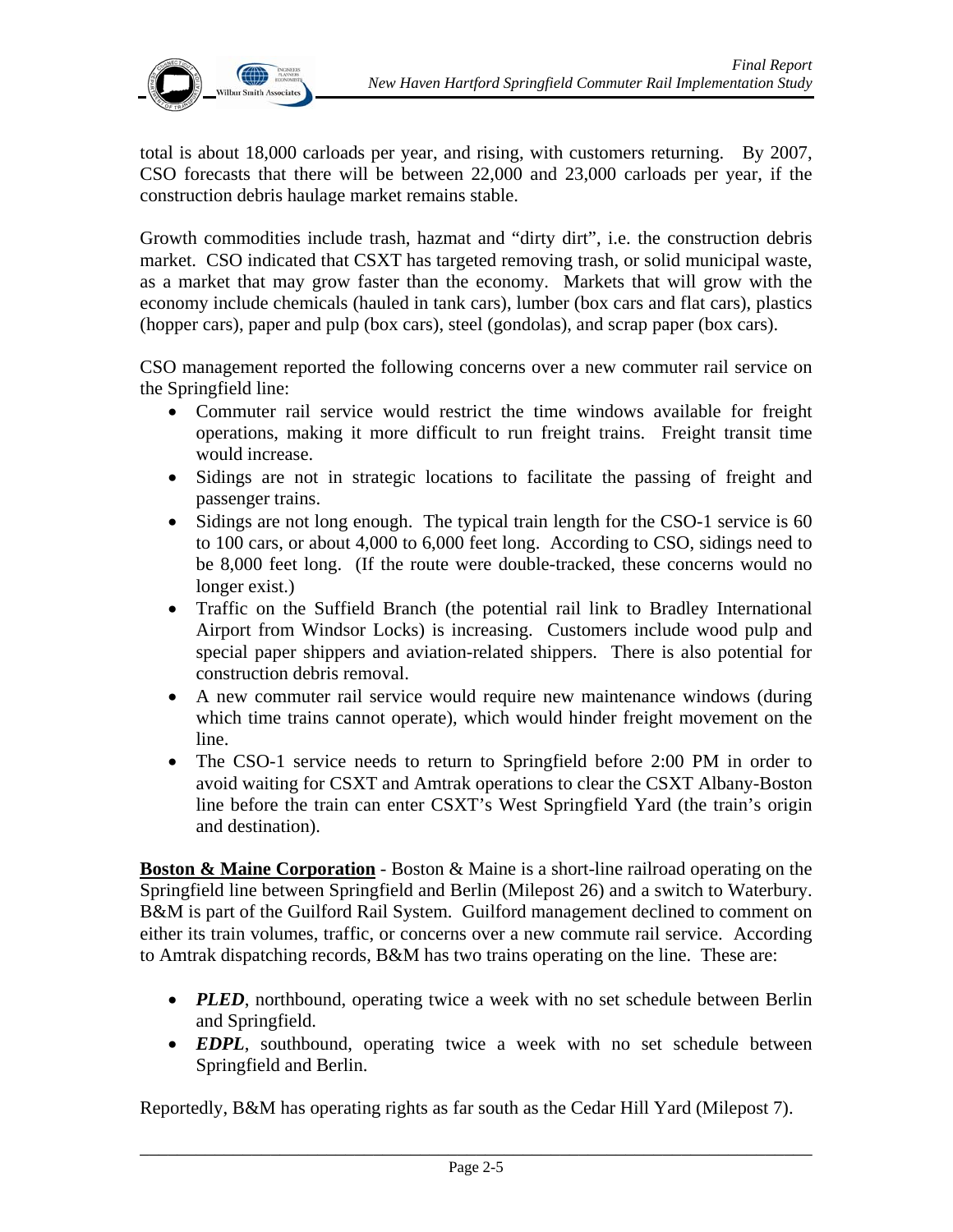**CSX Transportation** - CSXT is one of the largest rail systems (a "Class 1" railroad) in the United States. It has operating rights on the entire Springfield Line; however, it relies on CSO to haul its traffic between Springfield and Cedar Hill. According to Amtrak dispatching records, CSXT operates two trains serving shippers on the south end of the line between Cedar Hill and Mill River (Milepost 1.5) Monday through Friday. These are *B-748* and *B-747*, a mid-day train.

CSXT trains can enter Cedar Hill Yard from the south via Mill River. CSXT has operating rights on the New Haven Line (Metro North). CSXT trains exiting the New Haven Line northbound can use the Springfield line between New Haven Union Station and Mill River. At Mill River, CSXT trains can enter the southern end of Cedar Hill Yard.

**Providence and Worcester Railroad** - The Providence and Worcester Railroad (PWRR) is a short-line railroad operating several lines in Connecticut and Massachusetts. One of these lines enters the CSXT Cedar Hill Yard from the north. PWRR has rights to run on CSXT between Cedar Hill and Mill River, on the Springfield Line between Mill River and New Haven Union Station, and on the New Haven Line between New Haven Union Station and the Devon neighborhood in Milford, where it runs north to Waterbury.

According to PWRR management, five to six days a week there are typically two southbound (or westbound) trains leaving Cedar Hill between 7:00 and 8:00 PM headed to the New Haven Line and ultimately to Waterbury. One returns at 5:00 AM the next day and the other returns at 11:00 AM.

# **2.3 Existing Stations**

The following is a list of existing passenger stations on the line:



## **New Haven Union Station**

*Platforms:* 6 high platforms *Tracking:* 12 tracks *Structure:* historic station building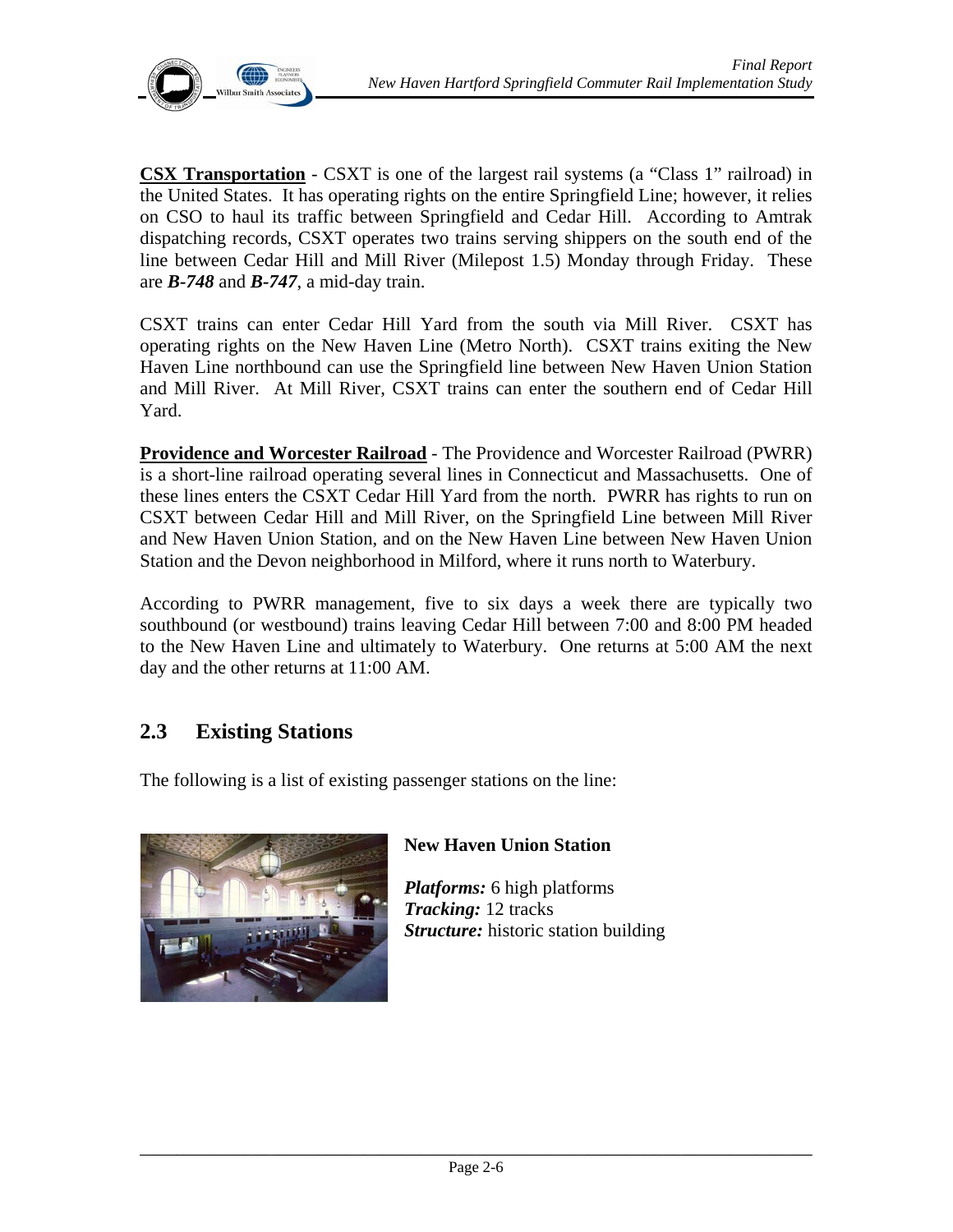



#### **State Street Station**

*Note*: serves Shore Line East, not Amtrak *Platforms:* 2 high platforms *Tracking:* 5 tracks *Structure:* station structure below street level, station opened in June 2002



## **Wallingford Station**

*Platforms:* 1 low platform *Tracking:* 1 track *Structure:* historic station structure



## **Meriden Station**

*Platforms:* 2 low platforms *Tracking:* 2 tracks *Structure:* enclosed station with seating



#### **Berlin Station**

*Platforms:* 1 low platform **Tracking:** 1 track *Structure:* historic station structure



#### **Hartford Union Station**

 *Platforms:* 1 low platform *Tracking:* 1 track *Structure:* historic station structure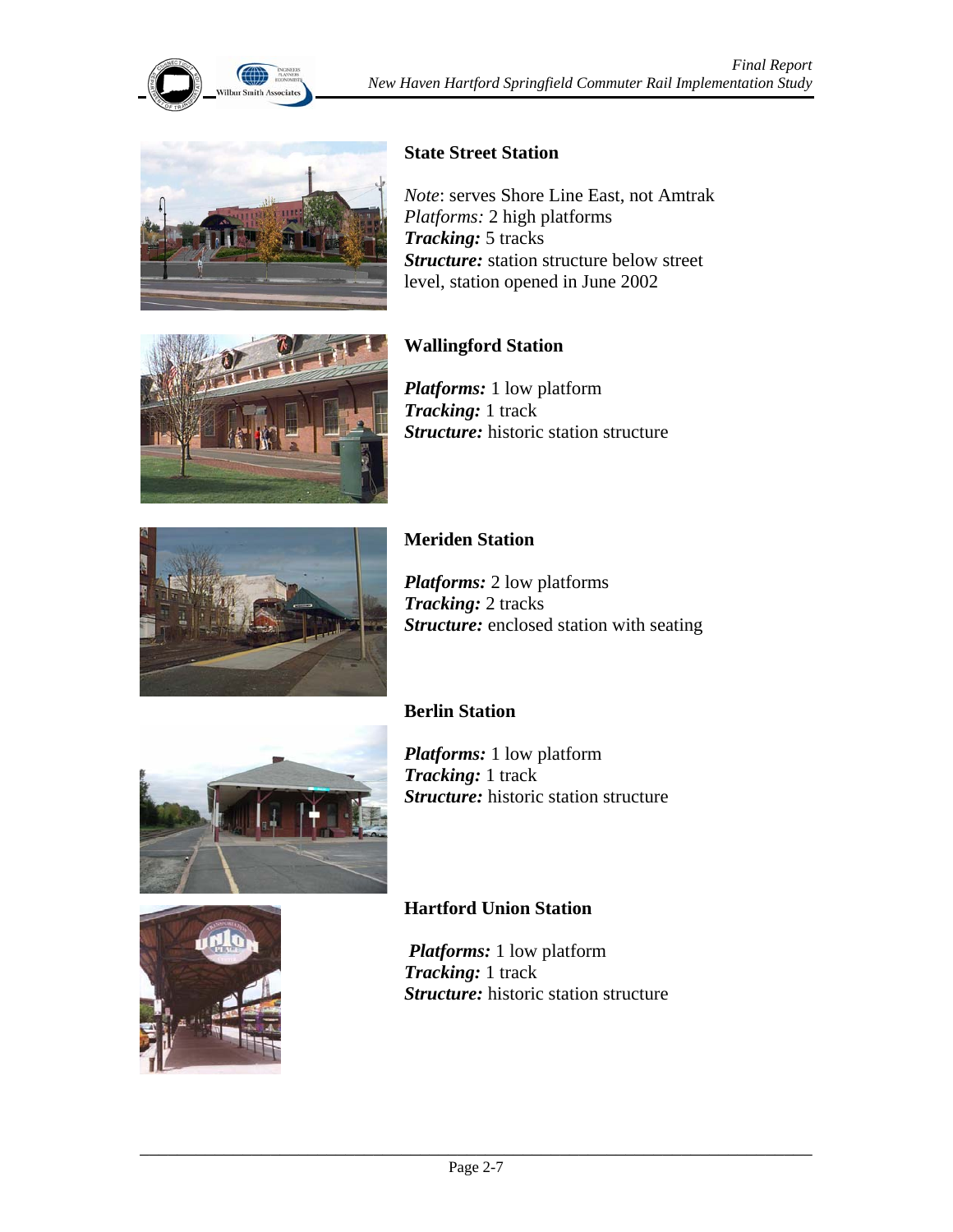

#### **Windsor Station**

*Platforms:* 1 low platform *Tracking:* 1 track *Structure:* historic station structure



## **Windsor Locks Station**

*Platforms:* 1 high platform (newly reconstructed) *Tracking:* 1 track *Structure:* none



#### **Springfield Union Station**

*Platforms:* 4 low platforms. *Tracking:* 4 tracks *Structure:* minimal shelter; Union Station to be restored

# **2.4 Station Parking and Access for Cars**

The existing stations within the study area corridor are served by parking facilities in use by Amtrak passengers, other transit passengers and park and ride users. Table 2-5 provides the existing number of parking spaces and usage rates.

Significant parking is available at the three Union Stations. Most of the parking at these stations is filled, however some parking is typically available. As has been noted in other studies, parking is often difficult to find at New Haven Union Station, with parking at the station filled at a very early hour of the morning rush. Currently, a Temple Street Garage Shuttle bus allows parking at other area facilities. The pending construction of a second garage at New Haven Union Station would increase parking, but would temporarily reduce the number of available spaces by 300 due to the loss of the surface lot. Hartford Union Station and Springfield Union Station have nearby privately-owned parking facilities that are within walking distance of the stations.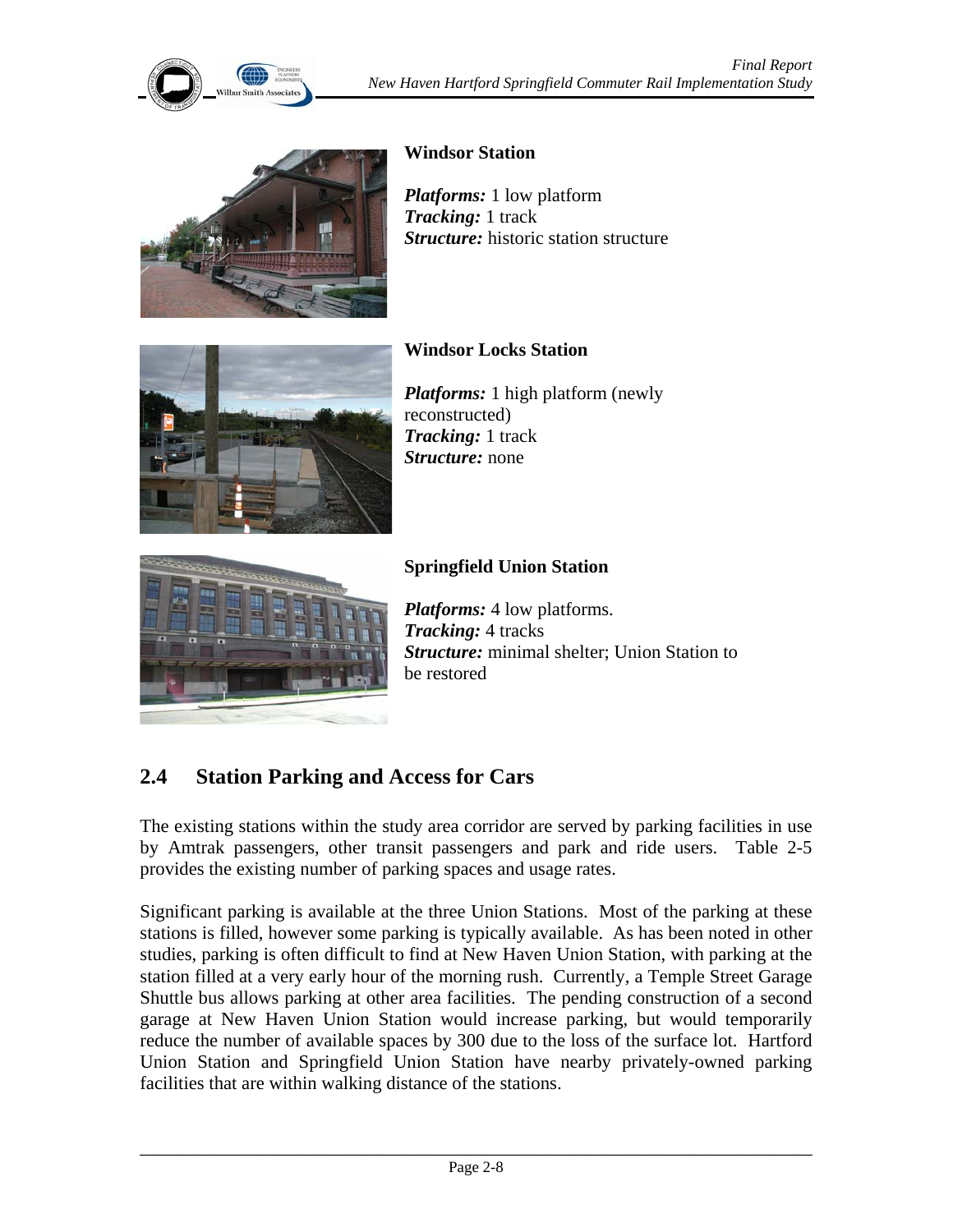

| <b>Station</b>                 | <b>Parking</b><br><b>Spaces</b> | <b>Average 10-</b><br><b>Year Use</b> | <b>Highest Use</b><br>in 10 years | <b>Available</b><br>spaces at |
|--------------------------------|---------------------------------|---------------------------------------|-----------------------------------|-------------------------------|
|                                |                                 |                                       |                                   | highest use                   |
| <b>New Haven Union Station</b> | $1153^1$                        | $N/A^2$                               | N/A <sup>2</sup>                  |                               |
| New Haven State Street         | $0^4$                           | N/A <sup>4</sup>                      | N/A <sup>4</sup>                  | N/A <sup>4</sup>              |
| Wallingford                    | 96                              | 25                                    | 65 (1993)                         | 31                            |
| Meriden                        | 16                              | 7                                     | 16 (1993)                         |                               |
| Berlin                         | 60                              | 28                                    | 43 (1998)                         | 17                            |
| <b>Hartford Union Station</b>  | 197                             | 81                                    | 125 (1998)                        | 72                            |
| Windsor                        | 86                              | 8                                     | 16(2001)                          | 70                            |
| <b>Windsor Locks</b>           | 100                             | 17                                    | 23 (1996)                         | 77                            |
| Springfield Union Station      | $0^5$                           | N/A                                   | N/A                               | N/A                           |

**Table 2-5 Station Parking Availability and Use** 

<sup>1</sup>This figure only includes the New Haven Union Station parking structure and adjoining surface parking lot. It does not include a private parking structure (unknown number of spaces) across Union Avenue, nor does it include 600 available spaces at the Temple Street Garage, a quarter-mile away, which is served by a free bus shuttle. An additional parking structure is planned at New Haven Union Station. 2

 $T$ his figure is not available for New Haven Union Station because the 10-year data available did not break down availability at Union Station as listed above in footnote 1.

 $3$ Current utilization for year 2003, using assumptions in footnote 1.

<sup>4</sup>There are 300 private parking spaces in downtown surface lots near the State Street station that are not exclusively dedicated for station use. The State Street Station opened for operation in June, 2002.  $5$ There is no dedicated parking available at this station at this time, although on-street parking is available, and a total of 3,170 spaces in structures, surface lots, and on-street were inventoried within a few blocks of the station in 1999 . After renovation, the station is planned to have 1,100 new spaces available. Sources: ConnDOT Parking Survey, Union Station [Springfield] Draft Environmental Impact Report/Environmental Assessment (Feb. 2000), PVTA web site

## **2.5 Existing Track Evaluation**

Two segments of track were reviewed as part of this study, the New England Subdivision Springfield line and the Suffield Industrial track. Figure 2-1 provides a schematic of the track layout for the Springfield Line.

#### New England Subdivision Springfield Line

This trackage is owned and operated by the National Railroad Passenger Corporation (Amtrak). The segment is described as the Springfield Line of the New England Division. It is primarily a single-track system that starts at New Haven, Connecticut, milepost 0.00 and extends to Springfield, Massachusetts, milepost 62.00. It is operated at a maximum speed of 80 miles per hour (though there are speed restrictions in specific locations as described below). It is therefore maintained as Class IV trackage as defined by the Federal Railroad Administration (FRA) Track Safety Standards. This was at one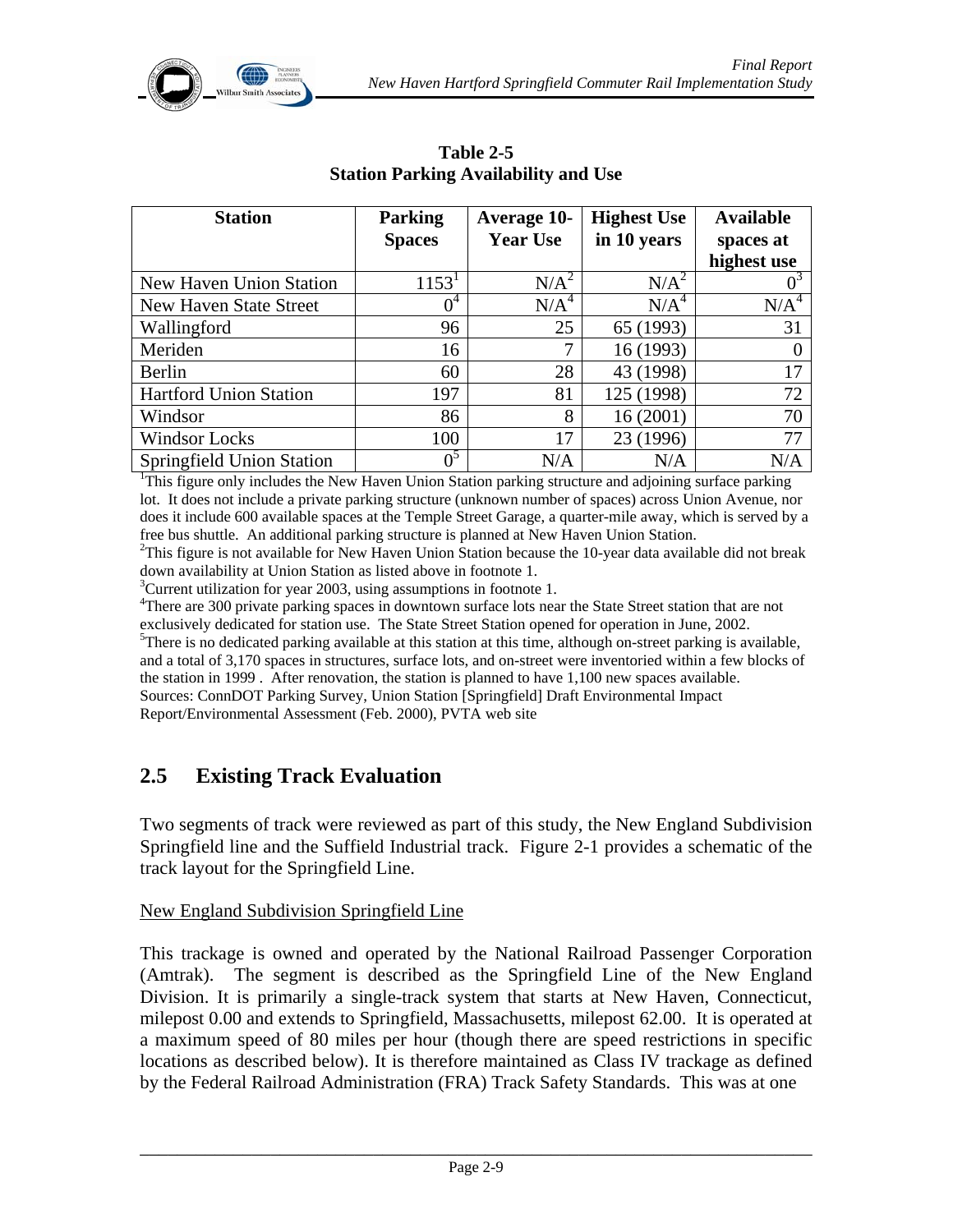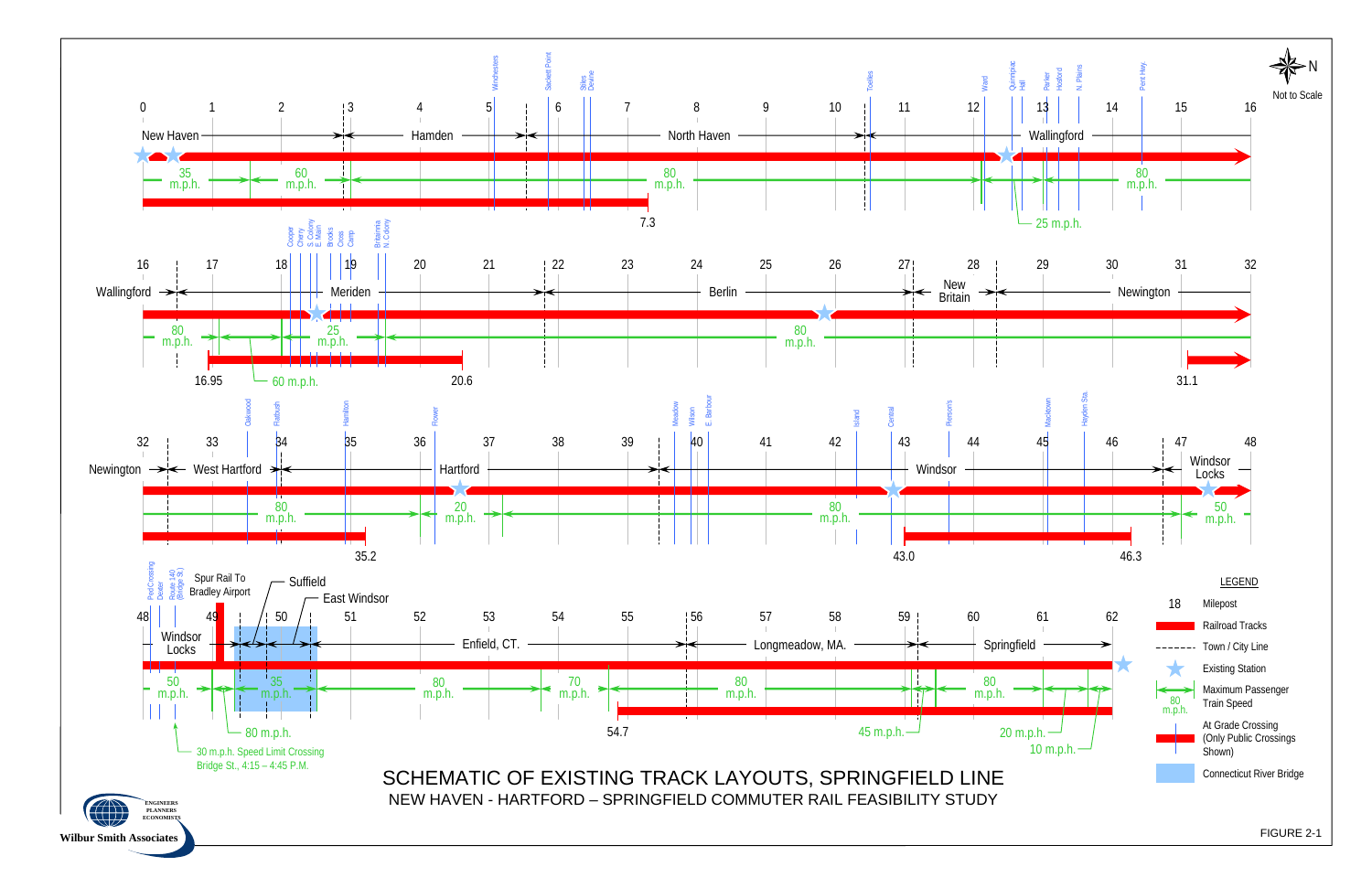

time a double-track railroad but has since been rationalized for centralized traffic control. Train dispatching is handled out of Boston, Massachusetts.

As is illustrated in Figure 2-1 the corridor contains 23.7 miles of double track and 38.2 miles of single track. Double track is available:

- Through New Haven into North Haven (7.2 mi)
- Most of Meriden (3.5 mi)
- A small segment in Newington and West Hartford (2.3 mi, not including Parkville industrial track)
- Windsor to Windsor Locks stations (3.6 mi)
- Enfield Station area into Springfield (7.1 mi)

There are 54 at-grade crossings, of which 36 grade crossings are equipped with active warning devices, and 10 Grade Crossings without active warning devices. At-Grade crossings can have various levels of treatments depending upon such factors as traffic volumes, roadway speeds, and whether the roadway being crossed is a public highway or private property access

The track structure is predominately 119 LB RE continuous welded rail on wood ties fastened by two cut spikes. Double shoulder plates are secured with two spikes. The track is anchored in accordance with standard plans.

An inspection of the line was made on January 6, 2003. As of that date there are two temporary speed restrictions on the line. The first restriction is a 60 mph limit located at milepost 7.1 on track #1. This order has been in effect for several years because of bridge conditions. The second temporary speed restriction is 30 mph located at milepost 43.08 on track #2. This order has also been in effect for several years because of bridge conditions.

There are a number of permanent speed restrictions that are related to signal design, bridge design or track geometry. There appear to be several restrictions placed at the request of local communities. Speed restrictions may also have been instituted because of a high concentration of at-grade crossings in a short distance, or because other geometric or structural limitations (curves or bridge loadings) require that trains maintain a slower speed through specific segments. Areas with speed restrictions are pictured in Figure 2-1 and include:

- New Haven (35 mph)
- Wallingford (25 mph)
- Meriden (25 mph)
- Hartford (20 mph)
- Windsor Locks (50, 30 mph)
- Connecticut River Bridge (35 mph)
- Springfield (20, 10 mph)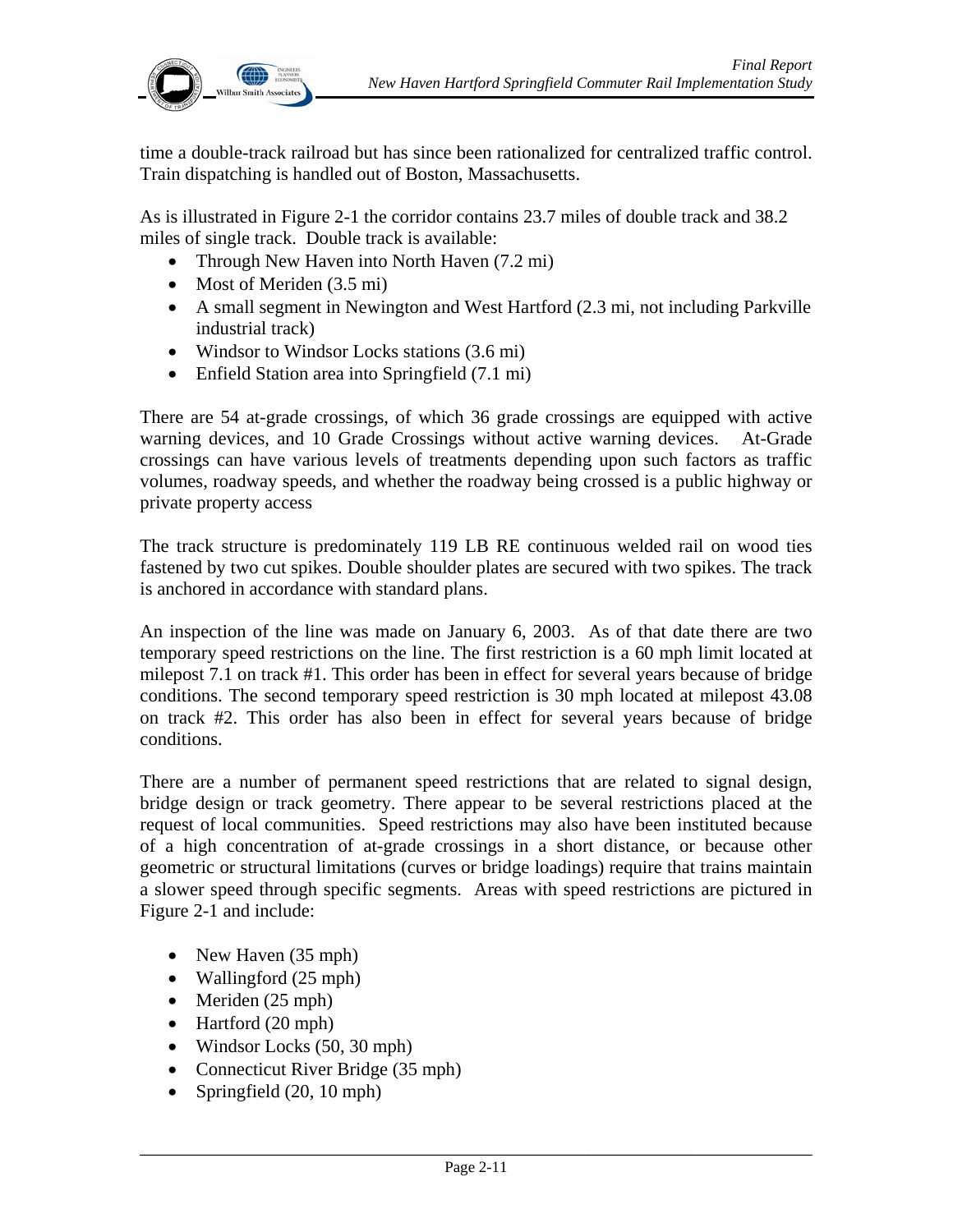

Ride quality over main line switches and road crossing is generally fair to poor. Rail condition is very good as is the general condition of track ties. Ballast sections are full and comply with standards. There are no significant vegetation concerns relative to the track structure.

The overall ride quality of this line segment is best described as good. There are, however, concerns regarding line and surface conditions at numerous road crossings and switches. In addition, there are a number of bridge approaches with line and surface defects.

#### Suffield Industrial Track

The Suffield Industrial Track (spur line), shown in Figure 2-2, was visited on January 6, 2003. This track originates at milepost 49.0 on the Springfield line and continues for about 8 miles through the Suffield Industrial Area, the Turnpike Industrial Park, Bradley and International Airport to Crown Industrial Park. The spur crosses and recrosses Route 75 to reach Crown Industrial Park, the end of the line.

Connecticut Southern (CSO) operates on the line at least three days a week. The CSO Train Number 4, a local (a "local" is a train that picks up and delivers cars at and to shippers located along lines between yards; locals have the lowest priority of trains on a line) works the track. Shippers are located all along the spur. Shippers on the line generate between 400 and 500 carloads a year. CSO anticipates that the line's traffic will increase.

CSO maintains the track for a maximum 10 mph operation (excepted track). The industrial track is actually part of the Suffield Branch, which extends beyond the spur (switch near Mather Street) to Suffield. However, that track is presently out of service due to a trestle that is in need of repairs. CSO owns the Suffield Branch, and leases about 2 miles of the industrial track near the airport from the State of Connecticut.

The line is non-signaled. Most grade crossings are equipped with passive warning devices (crossbuck signs). The track is constructed with bolted rail on wood ties.

There has been no production program work performed on this line for many years. Accordingly, tie condition is marginal, switches are in poor condition and grade crossing surfaces are low and rough. Vegetation growth is excessive and drainage conditions are poor.

The Suffield Industrial Track would require a major capital investment to achieve FRA Class IV condition, having a maximum allowable operating speed for passenger trains of 80 miles per hour.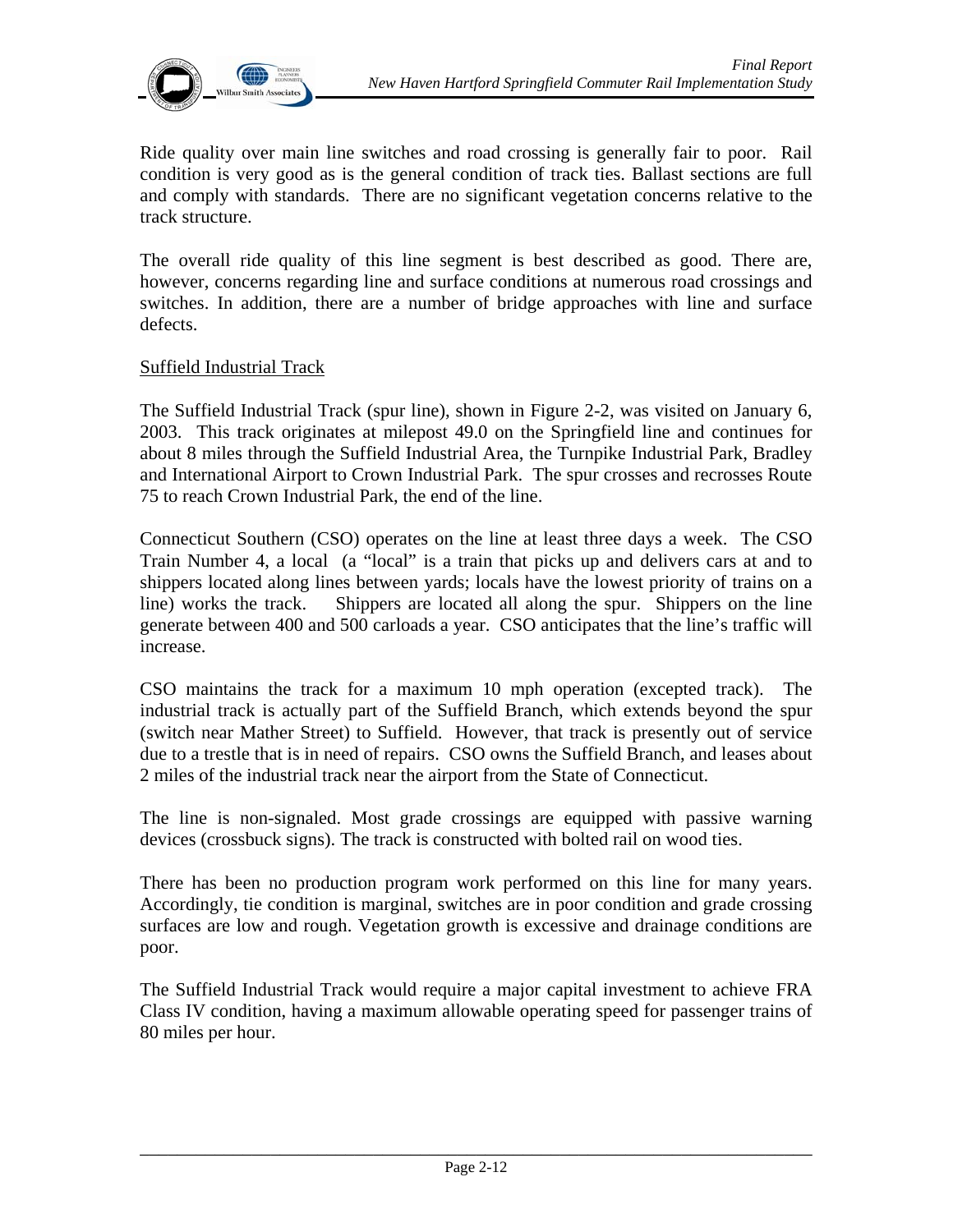

New Haven - Hartford - Springfield Commuter Rail Feasibility Study

**Wilbur Smith Associates**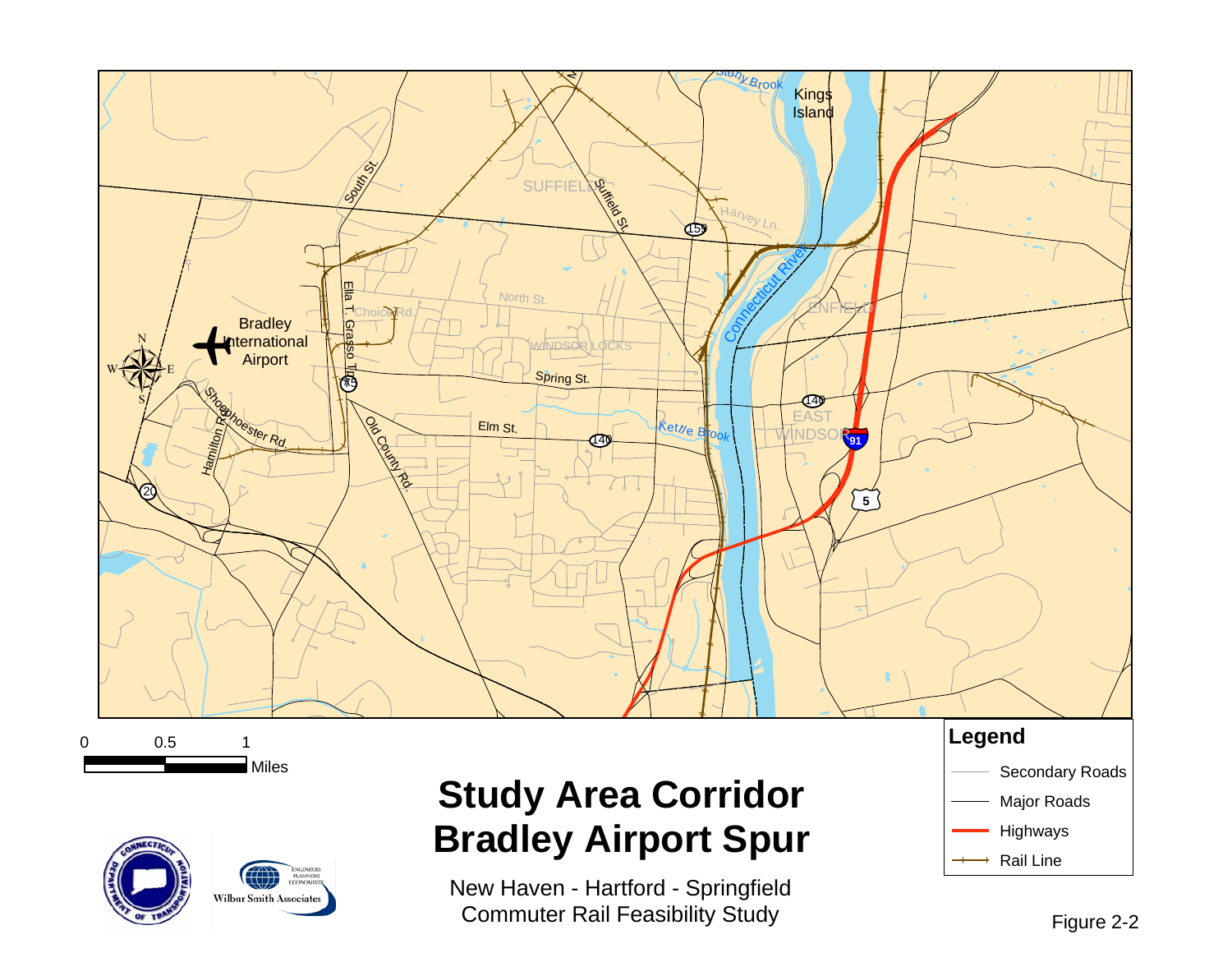

# **2.6 Existing Communications and Signal Systems Evaluation**

Amtrak's 62-mile Springfield Line operationally begins in New Haven at Mill River interlocking, railroad Mile Post 1.5, and continues north to Springfield, MA, to milepost 61.7. Mill River interlocking is a key communications and signal control point location that comprises the physical junction of the Springfield Line which operates North / South and the Amtrak-owned Shore Line portion of the Northeast Corridor that operates East / West from New Haven to Boston, MA. At Mill River interlocking, trains leaving New Haven bound for points on the Springfield Line are diverted north and trains bound for points on the Shoreline are diverted east. The operational end of the Springfield Line is at the north limits of "Spring" interlocking, milepost 61.7, where it then connects to the CSX-owned Boston and Albany Main Line at Springfield Station.

Unlike the Northeast Corridor from New Haven to Boston and from New Haven to Washington, D.C., the Springfield Line is not electrified through an overhead catenary system. Originally a two-track "main line," the Springfield Line is now a single-track line with remote controlled passing sidings that allow trains to safely pass each other in different directions, or for one train to pass another traveling in the same direction.

Primary Springfield Line Communications & Signal system elements include:

- Cab Signal System (CSS) and Automatic Block Signal (ABS) train control system with 10 controlled passing sidings; bi-directional or "261" signaling to accommodate train movements in either direction; Springfield Line train dispatchers are located in Amtrak's Centralized Traffic and Electrification Control (CETC) facility in South Station, Boston, MA.
- 36 grade crossings equipped with active warning devices
- 10 grade crossings without active warning devices
- 6 radio repeater sites for train dispatching, maintenance-of-way, and Amtrak Police use; local passenger station services radio use
- 2 local telephone system exchanges (New Haven and Hartford); leased telephone lines for remote supervision of primary signal control points
- Fiber-optic cable is installed in some sections of the Springfield Line but it is owned and maintained by communications service providers (AT&T, MCI, Sprint) and not by Amtrak

Amtrak maintains primary 480-volt AC and 2200-volt AC power distribution systems that provide lower voltage service feeds to all communications  $\&$  signal facilities, including grade crossings.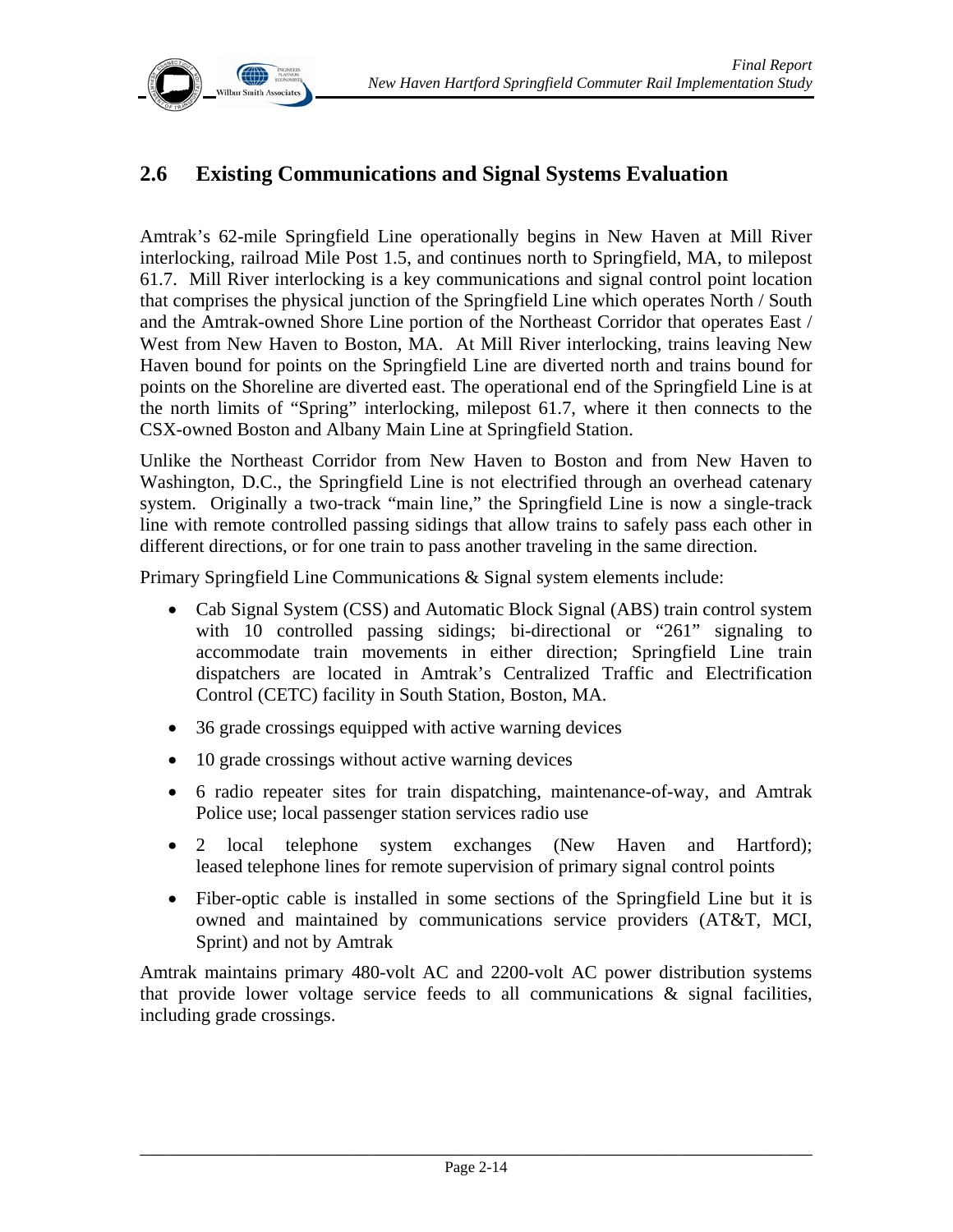

# **2.7 Maintenance Facilities**

There are two railroad equipment maintenance facilities in the New Haven area, which were reviewed as potential maintenance facilities for diesel-powered Springfield Line commuter rail rolling stock. Both are owned by the Connecticut Department of Transportation (ConnDOT). One is for the maintenance of Shore Line East equipment and the other is for Metro North equipment.

The Shore Line East facility is approximately 2 years old. The facility has four tracks inside the shop structure. At any given time, 2 diesel-powered train sets (locomotive and cars) can be serviced inside the structure, while 2 others remain outside the shop. In addition to the track, the facility has three overhead cranes, a drop table, a small machine shop, and a welding area. The car wash machine has been decommissioned at this time.

Amtrak currently maintains Shore Line East equipment under contract to ConnDOT. The facility maintains a total of 6 train sets, comprised of 8 locomotives and 22 cab-cars (cars with an operator's compartment at one end) and coaches, including spares. Amtrak reported that it has no available space at this facility for maintaining additional dieselpowered Springfield Line commuter rail equipment. While the Shore Line East shop operates on a six-day, two-shift schedule, maintenance of additional equipment associated with a potential New Haven – Hartford – Springfield Commuter Rail service could not be accommodated at this facility because of limitations in the number of tracks to store and service additional equipment.

ConnDOT recently constructed a storage area to conduct running repairs adjacent to the facility. With these tracks, Shore Line East cars can have their vacuum systems cleaned near the maintenance facility rather than at the New Haven Union Station platform tracks.

At the present time, the yard and maintenance facility currently have limited capacity for expanded commuter operations.

Attached to the Shore Line East facility is another facility for the maintenance of Metro North commuter equipment. The equipment maintained here are electric powered train sets. As this facility is an electric equipment maintenance shop, ConnDOT does not consider that this facility would be appropriate for maintenance of diesel-powered Springfield Line commuter rail equipment.

Plans are being developed to provide additional and improved maintenance facilities in New Haven for both the near and long-term needs of the Shore Line East services. The study team does not anticipate that this will impact the need for a New Haven to Springfield Rail shop.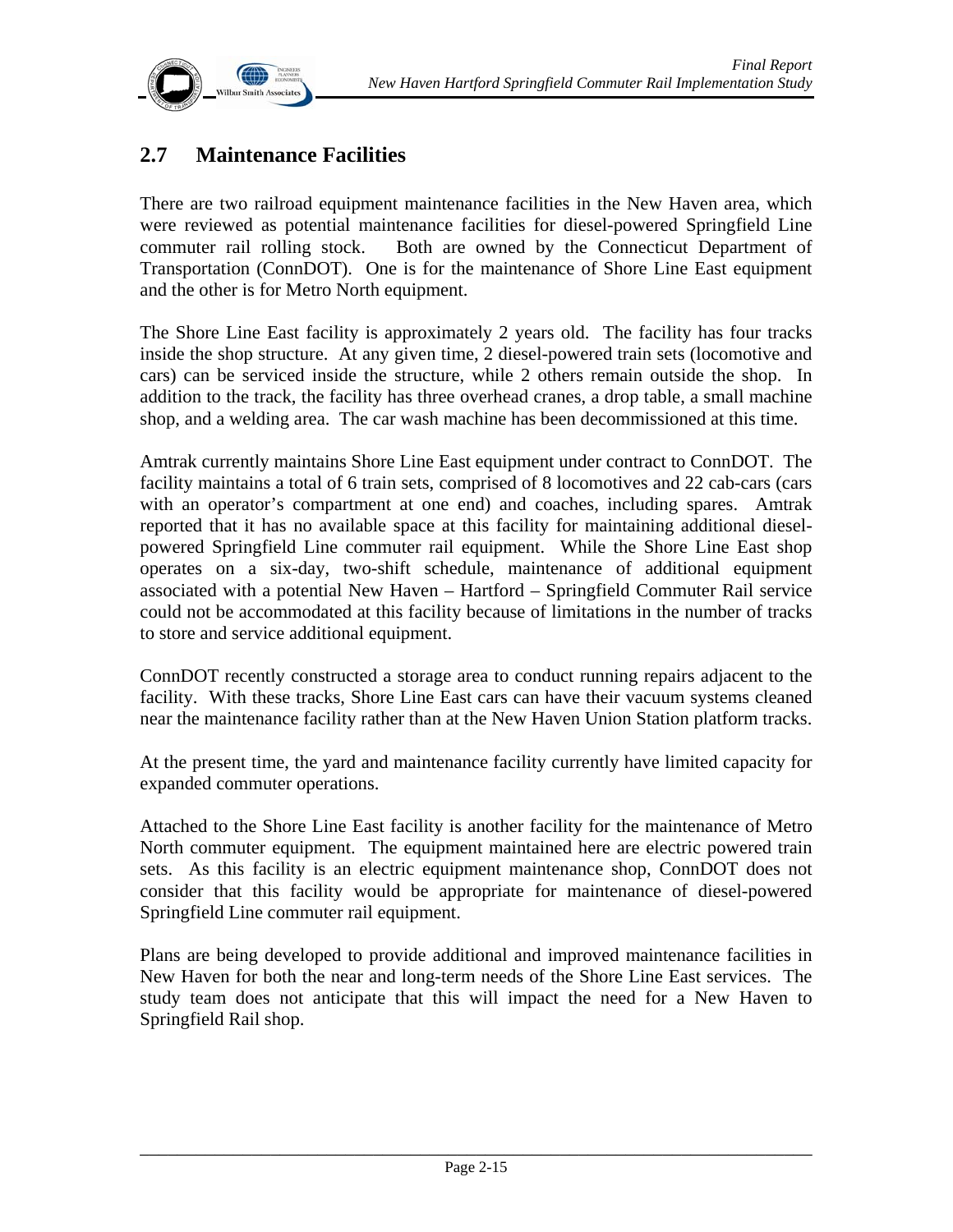

# **2.8 Amtrak Bridges Evaluation**

The evaluation of existing conditions of Amtrak bridges in the study corridor is based solely on the review of Amtrak bridge inspection reports. No site visits, inspections, or other field activities were performed. Based on advisement by Amtrak officials, available bridge load rating reports for structures located on the Springfield Line were deemed outdated and to have inconsequential information for the evaluation of each bridge. Therefore, load rating reports were not used in this Existing Condition Assessment.

The study team reviewed the Amtrak 2002 bridge and culvert inspection reports for the Springfield Line, from milepost 0.76 to milepost 62.08. Following review, the team selected the 33 railroad bridges having the largest total length and summarized the bridge inspection report information. The furnished bridge and culvert inspection reports included:

- 14 culverts with span lengths from 5 ft to 6 ft
- 5 overhead signal bridges
- 10 overhead utility bridges
- 4 overhead pedestrian/foot bridges
- 2 undergrade pedestrian bridges
- 69 overhead bridges (highway or foreign railroad)
- 60 undergrade bridges (railroad) with total lengths from 7 ft to 1516 ft
- 174 culverts with span lengths from 1 ft to 5 ft

During review of all available data, multiple bridge types were omitted. These bridge types include overhead signal bridges, overhead utility bridges, pedestrian/foot bridges, all overhead structures in which Amtrak crosses under the structure, bridges not currently in use, and culverts (span length less than 6 ft). The 33 railroad bridges with the largest total length were then selected for inclusion in the report. These 33 railroad bridges vary from single spans up to 25 spans and have total lengths ranging from 28 feet to 1,541 feet. The 33 railroad bridges consisted of the following types:

- Concrete Arch
- Concrete Encased Through Girder
- Deck Girder
- Concrete Box Beam
- Stone Arch
- I-Beam
- Through Girder
- Concrete Encased I-Beam
- Concrete Box
- Through Truss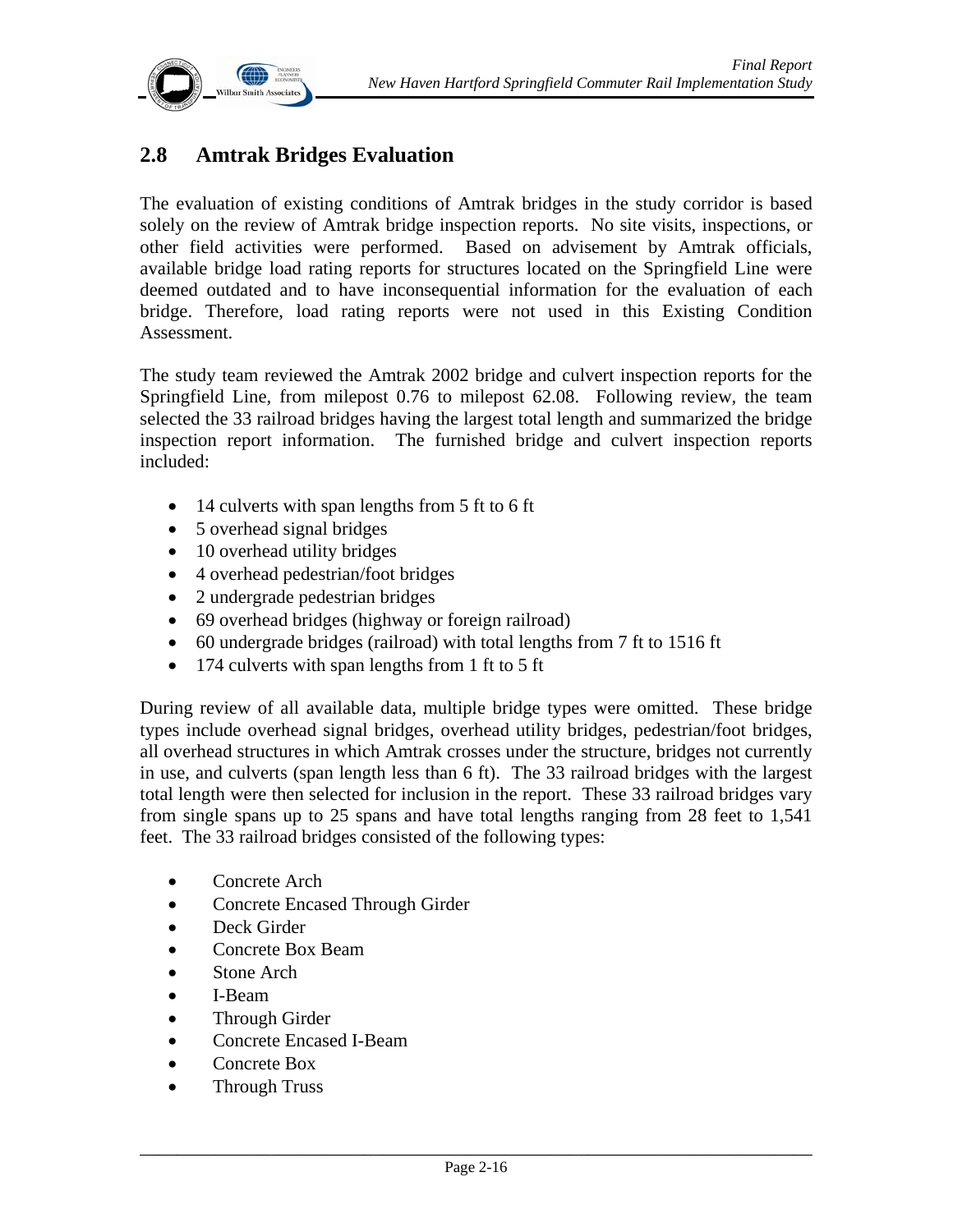

Bridge inspection reports contain the results of annual field reviews of each bridge by Amtrak staff. The reports contain subjective ratings of substructure and superstructure components based on a rating scale of 1 to 6, with 1 being excellent, 5 being serious and 6 being failed. The 33 bridges were grouped by their overall structural condition. These conditions were based on a comprehensive look at all pertinent (substructure and superstructure) structural items on the Amtrak bridge inspection reports. There were no bridges in excellent condition. Approximately 43% (14 of 33 bridges) of the railroad bridges studied had computed ratings of good condition. Approximately 39% (13 of 33 bridges) of the railroad bridges studied had computed ratings of fair condition. Approximately 15 percent (5 of 33 bridges) of the railroad bridges had computed ratings of poor condition. These bridges are listed in Table 2-6:

**Table 2-6 Bridges on Springfield Line Rated as "Poor"** 

| <b>Bridge Number</b> | Location                          | <b>Bridge Type</b>            |
|----------------------|-----------------------------------|-------------------------------|
| (Milepost)           |                                   |                               |
| 1.61                 | Humphrey Street, New Haven        | <b>Encased Through Girder</b> |
| 26.39                | Willow Brook, Berlin              | Stone Arch                    |
| 35.51                | Capitol Avenue, Hartford*         | Through Girder                |
| 61.71                | East Columbus Avenue, Springfield | Through Girder                |
| 61.98                | Dwight Street, Springfield        | Through Girder                |

\*To be replaced as part of the New Britain – Hartford Busway project.

Approximately six percent (2 of 33 bridges) of the railroad bridges had computed ratings of serious condition. These bridges are listed in Table 2-7:

**Table 2-7 Bridges on Springfield Line Rated as "Serious"** 

| <b>Bridge Number</b><br>(Milepost) | Location                | <b>Bridge Type</b> |
|------------------------------------|-------------------------|--------------------|
| .48                                | Mill River, New Haven   | Concrete Arch      |
| 36.66                              | Church Street, Hartford | Deck Girder        |

There were no bridges in a failed condition.

The structural condition of bridges rated "Fair", "Poor" or "Serious" can be attributed mainly to:

- The type of structure built certain types of structures are more susceptible to deterioration due to exposure of critical structural members to weather.
- The age of the structure there are many structures which have outlived their useful design life.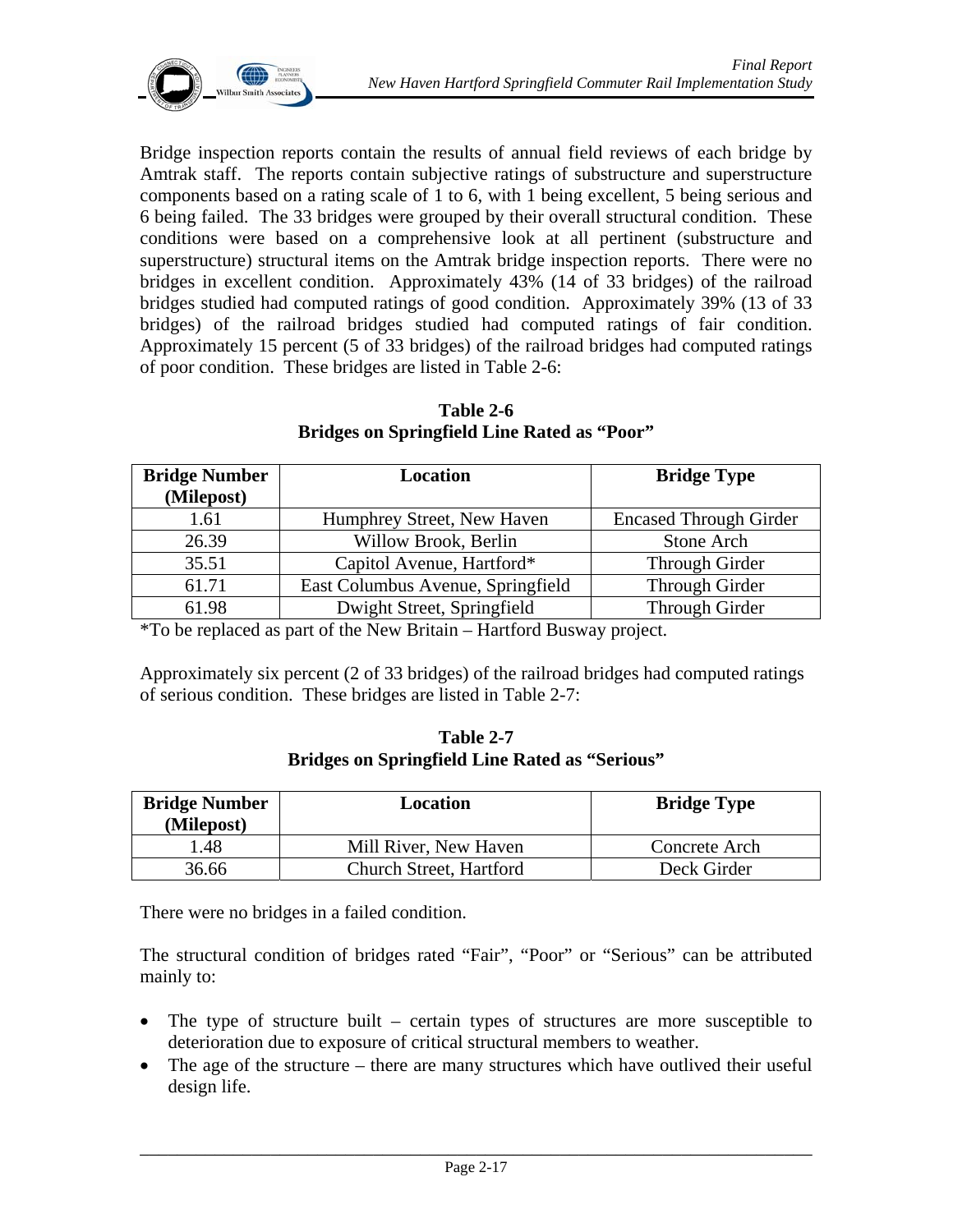

- The level of maintenance performed on the structure to date.
- The presence of highway salt spray.

Presently, six of the 33 bridges studied are now in the category of "Poor" or "Serious". Of the remaining bridges, 13 are currently rated "Fair". In general, all bridges will continue to deteriorate. Rates of deterioration will depend on current condition and future maintenance activities. It should be noted that this evaluation was limited to the 33 longest bridges on the Springfield Line.

## **2.9 Connecting Rail Service**

In addition to the existing Amtrak service between stations in the corridor, connections to other Amtrak rail service areas is available in New Haven and Springfield. From Springfield Union Station, service is available westward to Albany, eastward to Boston, and northward to Vermont.

From New Haven Union Station, intercity rail service is available southbound to New York City (and ultimately Washington DC), and northbound to Rhode Island and Boston.

Connections with Metro North's New Haven Line and the Shore Line East commuter rail are also available from New Haven's Union Station and State Street Station.

#### Amtrak

Effective October 28, 2002, southbound Northeast Corridor service on Amtrak stopping at New Haven includes eight Acela Express and nine other trains during Monday through Thursday (ten on Fridays). On weekends, there are six southbound Acela Express trains and eight other trains on Saturdays (nine on Sunday). Northbound Acela Express service includes seven trains on weekdays with nine other trains Monday through Thursday (ten on Friday). Weekend southbound service includes five Acela Express along with 10 other trains.

Springfield and Hartford are both served by five southbound Amtrak trains on weekdays, five southbound trains on Saturdays, and six southbound trains on Sundays. Northbound, both cities are served by six trains on weekdays, five trains on Saturdays, and six trains on Sundays. Most of these trains also serve intermediate Amtrak stations in Wallingford, Meriden, Berlin, Windsor and Windsor Locks, although several bypass those towns.

Springfield is also served by east-west Amtrak trains between Albany and Boston (Lake Shore Limited service). Two eastbound trains to Boston are offered daily, (at 4:00 PM, 6:55 PM weekdays and 7:55 weekends) and one westbound train is offered daily to Albany (at 12:10 PM).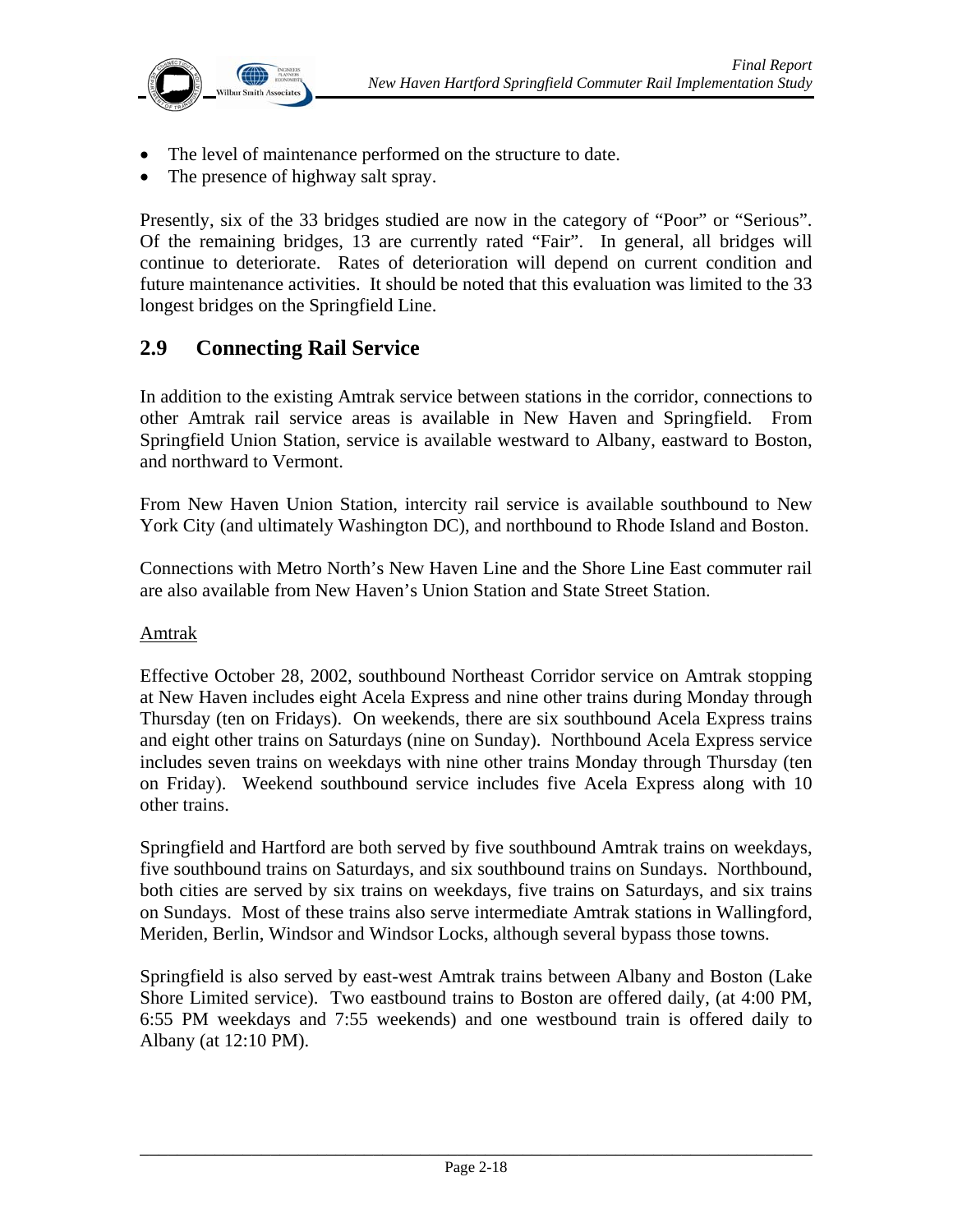

#### Metro North

For Metro North Service, from Union Station, there are 34 weekday trains heading towards Stamford or New York and 38 weekday trains arriving from New York or Stamford. From the State Street Station, weekday service towards New York is limited to two morning trains ending at Stamford (shared with Shore Line East), and four trains arriving at New York's Grand Central Station. Weekday service from points west is limited to two morning trains arriving at State Street, (one from Bridgeport and one from Grand Central) and two evening trains (one from Bridgeport and one from Stamford). The Bridgeport and Stamford trains are shared with Shore Line East Service.

On Saturdays, New Haven Metro North service includes 23 trains, only from Union Station, heading into New York, and 24 trains returning from Union Station. On Sundays, 21 trains serve Union Station into New York, and 22 trains return from New York.

#### Shore Line East

Shore Line East service connects New Haven and New London, with several additional trains per day serving Bridgeport and Stamford directly in express service from New Haven (and allowing shared service with Metro North passengers on those trains). There is no Shore Line East service on weekends. The following schedule was effective October 28, 2002.

Weekday westbound Shore Line East Service includes seven morning trains between Old Saybrook and New Haven. (Two of those trains also serve New London). Those trains arrive in New Haven between 6:15 AM and 10:00 AM. Service does not resume until the afternoon. Westbound evening trains include five express trains from Old Saybrook directly to New Haven (three of which also serve New London). The non-express trains all serve State Street Station in addition to Union Station. One additional special train is run on Friday afternoons in the summer to Old Saybrook.

For eastbound Shore Line East Service, three trains express in the morning from Union Station in New Haven (between 5:05 AM and 8:19 AM) directly to Old Saybrook (one continuing on to New London). Eight trains are provided in the afternoon and evening to Old Saybrook, three of which continue on to New London. One special train to Old Saybrook is provided on Friday afternoons in the summer. After the last eastbound train has left New Haven at 7:48 PM, Shore Line East passengers can also use a CTTransit bus that stops at Shore Line East stations through Old Saybrook, leaving New Haven at 8:42 PM.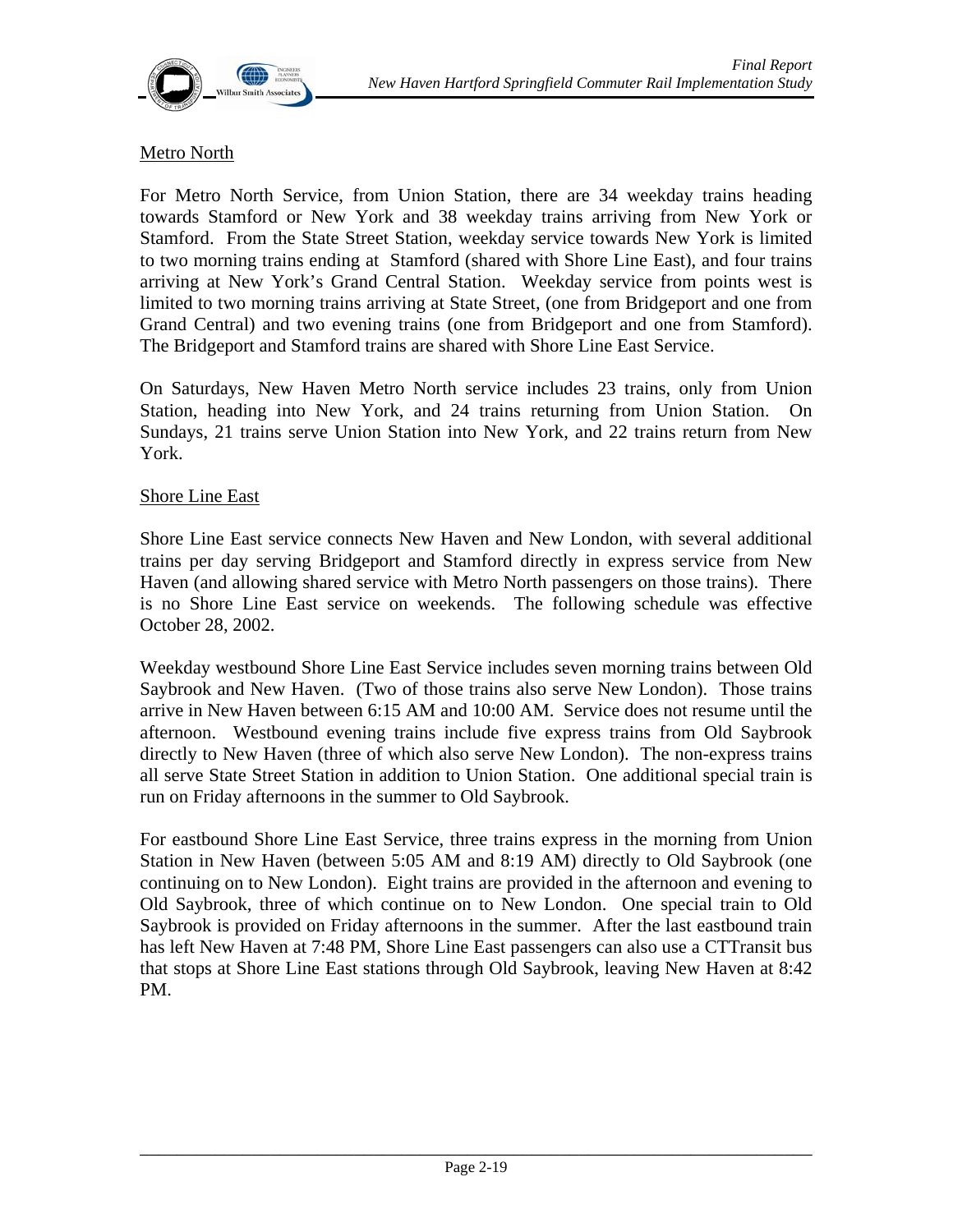

# **2.10 Other Transportation Corridor Services**

The following section highlights the existing transportation network that serves the Springfield Line study area. The infrastructure that is discussed includes roadways, livery service, intercity bus, local bus transit, para-transit services, and ride-sharing services.

#### **2.10.1 Parallel Roadway Traffic Volumes, Speed and Levels of Service**

I-91 is the primary parallel roadway competing with potential commuter rail service along the Springfield Line. Route 5, which also serves the corridor, primarily provides local access to commercial land uses, residential land uses and town centers. Table 2-8 shows average daily traffic at selected locations along I-91.

| Location     | <b>Northbound</b> | Southbound |
|--------------|-------------------|------------|
| Wallingford  | 41,600            | 43,300     |
| Wethersfield | 62,500            | 75,900     |
| Enfield      |                   |            |

**Table 2-8 I-91 2004 Average Daily Traffic at Continuous Count Stations** 

Source: ConnDOT Traffic Count Locator

#### **2.10.2 Livery Services**

Bradley International Airport in Windsor Locks, Connecticut provides Central Connecticut and Central/Western Massachusetts with airline service. Nine operating surface transportation (seven limousine) services operate at the airport. These limousine services are listed in Table 2-9.

| <b>Service</b>               | <b>Service Area</b>                                              | <b>Service Type</b> |
|------------------------------|------------------------------------------------------------------|---------------------|
| (listed Alphabetically)      |                                                                  |                     |
| Advantage Limousine, Inc.    | <b>Passenger Destination</b>                                     | Private limousine   |
| <b>Bradways Limo Service</b> | <b>Western Massachusetts</b>                                     | Private limousine   |
| Connecticut Limo             | West to Danbury, South to                                        | Van share           |
|                              | <b>Bridgeport</b>                                                |                     |
| Joshua's Limousine Service   | Connecticut, New England                                         | Private limousine   |
| Lindsey Limousine            | <b>Passenger Destination</b>                                     | Private limousine   |
| <b>Thomas Transportation</b> | Mass, New Hampshire, Vermont                                     | Van share           |
| <b>Valley Transporter</b>    | <b>Passenger Destination</b>                                     | Van share           |
|                              | Source: http://www.bradleyairport.com/easy/transportation.shtml. |                     |

**Table 2-9 Livery Services at Bradley International Airport**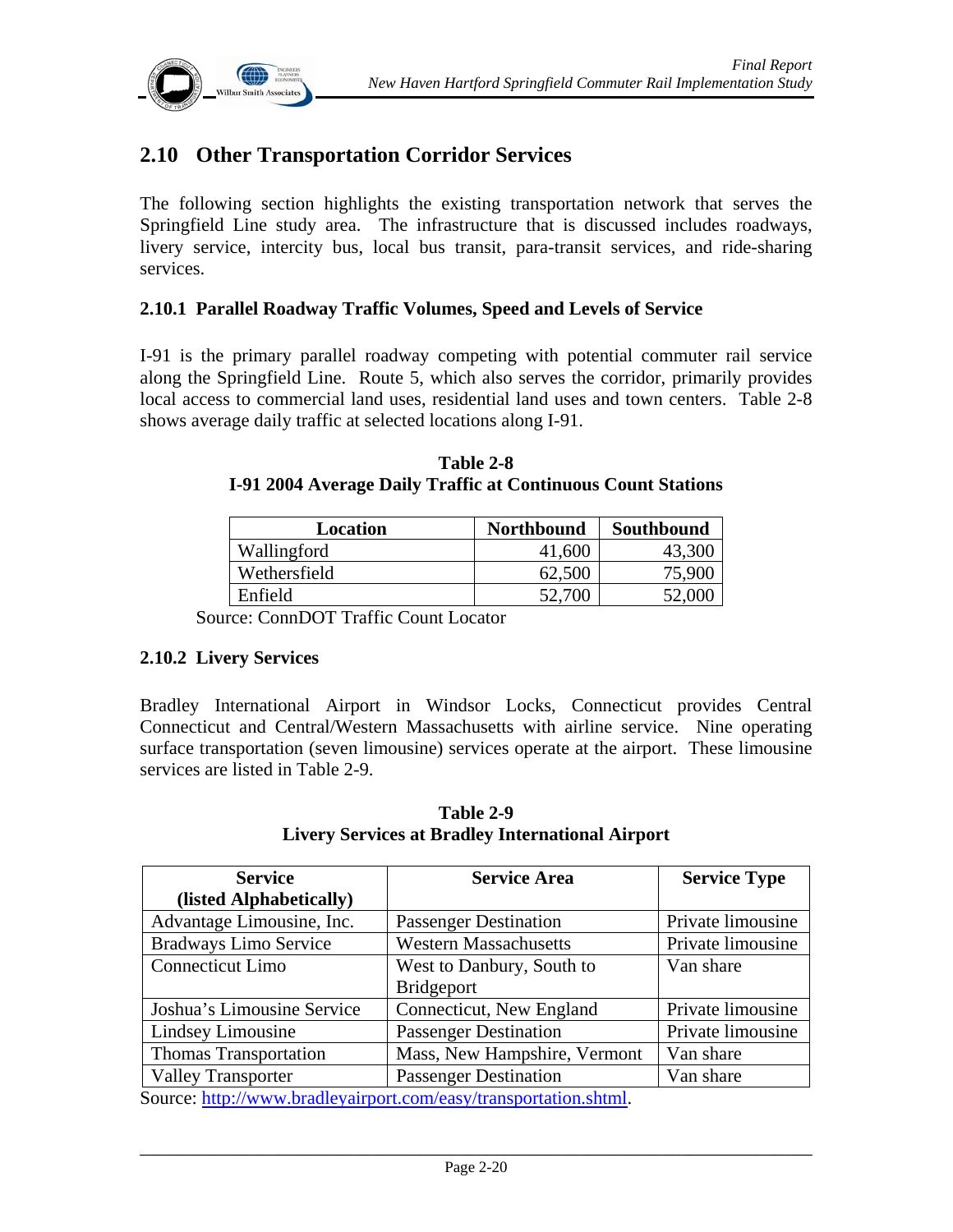

#### **2.10.3 Intercity Bus Operations**

Intercity bus service is provided within the study corridor, generally using I-91. The major bus stations in the corridor are in New Haven, Hartford, and Springfield; however, stations in Meriden, Enfield and Windsor Locks also are served by some intercity bus service. East-West intercity bus routes also serve all of the major cities in the corridor. Routes on the I-95 corridor serve New Haven; routes on the I-84 corridor serve Hartford; and routes on the I-90 corridor serve Springfield.

Greyhound and Peter Pan - Greyhound and Peter Pan coordinate operations, mostly along I-91 within the New Haven - Springfield corridor. Intercity bus passengers may buy tickets from either company and use them for almost all trips between Springfield and New Haven. Peter Pan is the principal service provider to points east of Springfield. The corridor has six intercity bus terminals: New Haven, Meriden, Hartford, Bradley International Airport (Windsor Locks), Enfield, and Springfield. Peter Pan serves Windsor Locks and Enfield exclusively and Greyhound and Peter Pan both serve the other four stations. The combined services offer approximately 20 bus trips daily in each direction on the corridor. As of October 2002, sample fares included \$19.00 from Springfield to New Haven or Merdien and \$8.00 from Springfield to Hartford. Bus service for Bradley International Airport is limited to trips from Bradley Airport to Hartford and between Bradley Airport and Springfield. Neither Peter Pan nor Greyhound offer bus service to Bradley from Hartford. Private livery services, such as Connecticut Limousine, offer transit services to and from Bradley.

Bonanza - Bonanza provides bus service to Hartford and Springfield, but does not offer service in the North-South corridor. These two stations are used as intermediate stops on services to Providence, Albany and New York City that use regional highways such as Interstates 84 and 90 and Route 6. For the most part, services to and from Hartford and Springfield charge passengers about \$20 one way. Twenty Bonanza buses serve Hartford and four buses serve Springfield everyday.

Arrow - Arrow Line, Inc, a Coach USA company, provides some intercity bus service within the New Haven-Springfield Corridor. Hartford is served by several of Arrow's various services. Routes that serve Hartford include bus service between Farmington and Foxwoods and commuter service between Willimantic and Hartford and Meriden and Hartford. Connecticut DOT subsidizes the commuter services. CTTransit accepts Arrow monthly bus passes for service within Downtown Hartford.

DATTCO - DATTCO, headquartered in New Britain, provides a variety of bus services in Connecticut. Among the different types of services offered by DATTCO, two bus routes make stops in communities within the study corridor. One service, called the S-Route, operates buses between Madison and New Haven on weekdays. DATTCO's "Commuter Express" provides bus service between Hartford and Old Saybrook, with stops in Old Saybrook, Essex, Chester, Middletown and Hartford. This route is served with three morning and three evening peak direction trips on weekdays.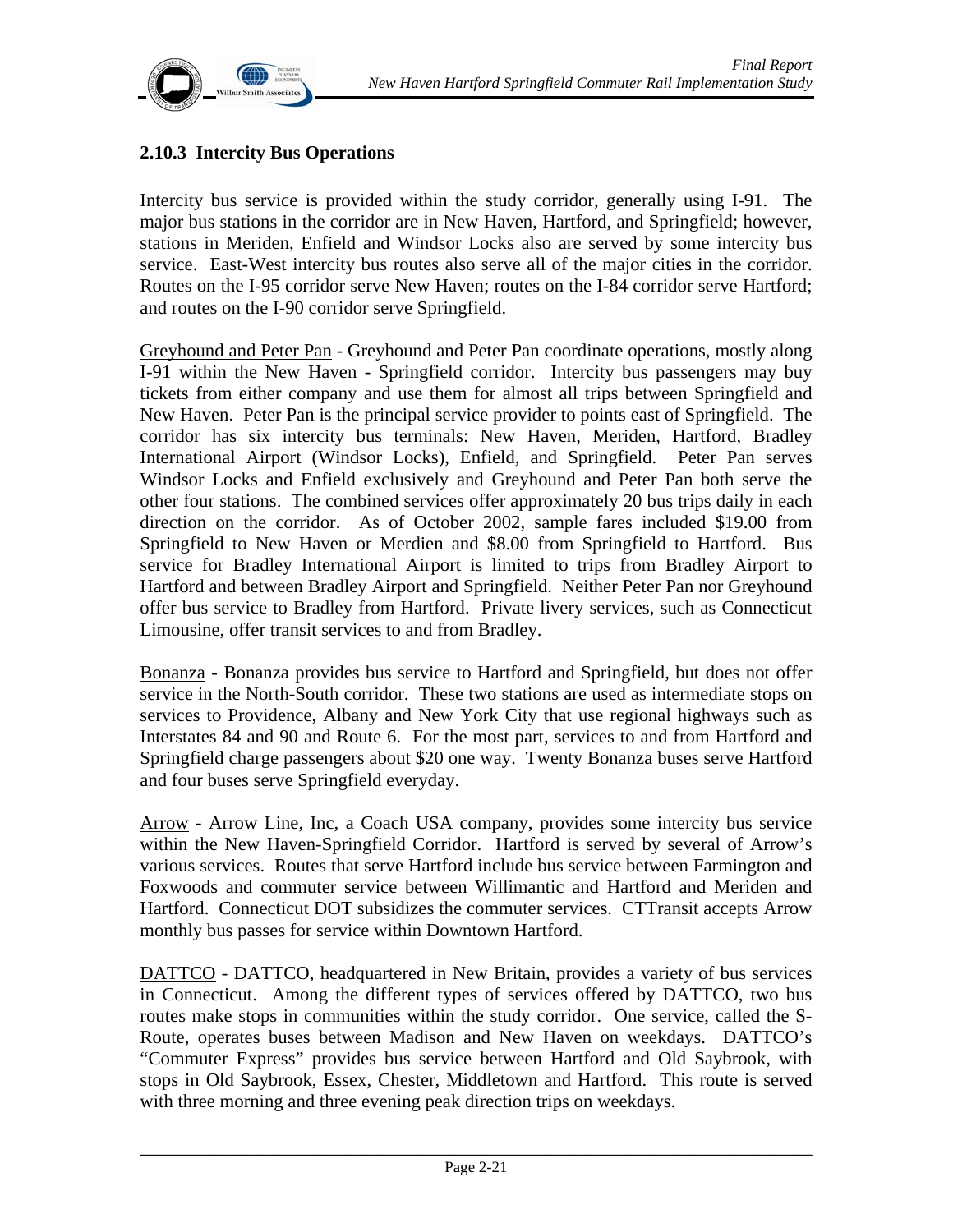

#### **2.10.4 Transit Service and Ridership**

CTTransit provides local and express bus service in the greater Hartford and New Haven areas. Fifteen routes serve New Haven, with service to the two railroad stations in New Haven and a parking shuttle between New Haven Union Station and the Temple Street garage nearby. The S route serving Madison from downtown New Haven is operated by DATTCO. Hartford is a major hub that is served by a myriad of local and express routes. Several of these routes provide service to the rail corridor.

CTTransit serves Wallingford on one intercity route out of New Haven and one local route provided by Northeast Transportation Company (NET). Northeast Transportation (NET) under contract to CTTransit and ConnDOT operates three routes in Meriden, Routes A, B, and C. Meriden's Amtrak train station is the focal point of the city's bus network. CTTransit Hartford also provides bus service to Meriden with an express route to Hartford, and the New Britain Transportation Company (NBTC) serves Meriden with one route. Berlin is also served by NBTC on one local route to downtown New Britain.

Springfield, Massachusetts is the principal hub for PVTA service. Every bus route in Springfield stops at the intermodal center in Downtown Springfield. The intermodal center allows people to connect to Amtrak service and intercity bus service. Eighteen PVTA routes serve the Springfield area, linking Springfield with Enfield, Connecticut, Longmeadow, East Longmeadow, West Springfield, Agawam, Chicopee, Holyoke and Ludlow, Massachusetts.

Table 2-10 to Table 2-13 list the corridor local and express bus routes and daily or monthly ridership.

|                | <b>Route Name</b>               |                  | Weekday          |
|----------------|---------------------------------|------------------|------------------|
| Route          |                                 | <b>Headways</b>  | <b>Boardings</b> |
| B              | <b>Whalley Avenue</b>           | 5 to 15 minutes  | 4,364            |
|                | <b>Congress Avenue</b>          | 5 to 20 minutes  | 3,083            |
| $\mathcal{C}$  | North Haven                     | 15 to 60 minutes | 1,093            |
| D              | <b>Grand Avenue</b>             | 10 to 20 minutes | 3,491            |
|                | Dixwell Avenue                  | 10 to 30 minutes | 4,644            |
| $\mathbf{F}$   | <b>West Chapel Street</b>       | 10 to 30 minutes | 2,007            |
|                | East Haven                      | 15 to 30 minutes | 980              |
| G              | Shelton Ave/ East Chapel Street | 20 to 30 minutes | 780              |
|                | <b>Whitney Avenue</b>           | 10 to 60 minutes | 1,370            |
|                | Kimberly Avenue                 | 5 to 35 minutes  | 2,065            |
| $\mathbf{I}$ . | North Branford                  | 65 minutes       | 98               |
| M              | Washington Ave/ State Street    | 9 to 75 minutes  | 2,225            |
|                | <b>Winchester Avenue</b>        | 15 to 62 minutes | 1,045            |

**Table 2-10 CTTransit New Haven Bus Routes with 2001 Weekday\* Ridership**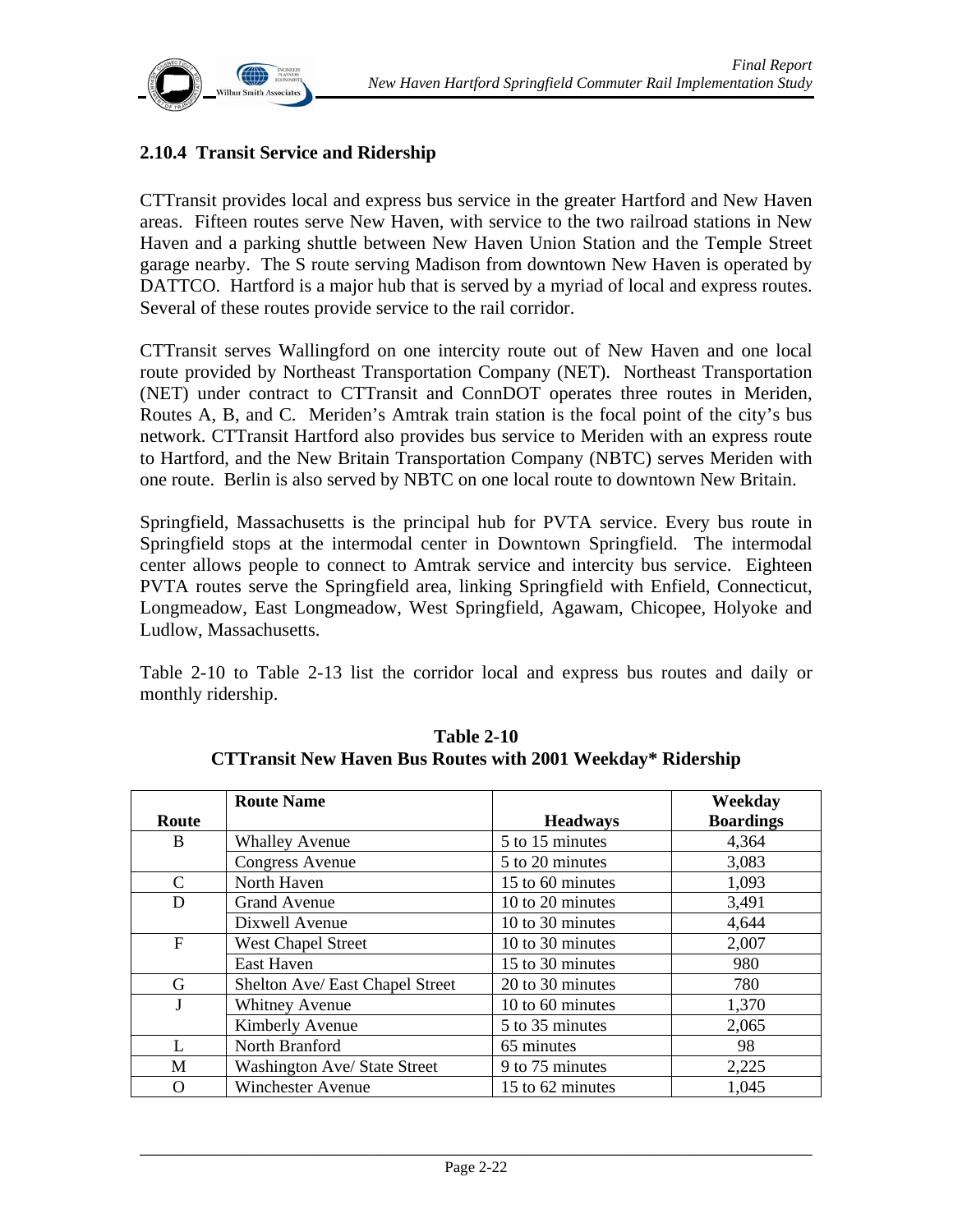

|       | <b>Route Name</b>                    |                  | Weekday          |
|-------|--------------------------------------|------------------|------------------|
| Route |                                      | <b>Headways</b>  | <b>Boardings</b> |
|       | Sylvan Avenue                        | 10 to 60 minutes | 1,991            |
|       | State Street/Edgewood Ave.           | 15 to 60 minutes | 1,914            |
| $S^2$ | Route 1 Madison                      | 30 to 95 minutes | N/A              |
| Z     | Goffe Street/ Sargent Drive          | 5 to 30 minutes  | 2,027            |
| CC    | <b>Commuter Connection Downtown</b>  | 25 to 80 minutes | 306              |
|       | New Haven                            |                  |                  |
|       | <b>Commuter Connection Sargent</b>   | 23 to 85 minutes | 39               |
|       | Drive                                |                  |                  |
|       | <b>Temple Street Parking Shuttle</b> | 5 to 39 minutes  | N/A              |

\*2001 ridership reflects a single day's boardings **Source:** CTTransit and Connecticut DOT data.

#### **Table 2-11 Wallingford, Meriden and New Britain Transit Routes with 2001 Weekday\* Ridership**

|                | <b>Route Name</b>                    |                 | Weekday          |
|----------------|--------------------------------------|-----------------|------------------|
| Route          |                                      | <b>Headways</b> | <b>Boardings</b> |
| Wallingford    | Wallingford Local                    | 60 minutes      | 51               |
| Meriden A      | Yale Acres – Westfield Shopping Town | 60 minutes      | 133              |
| Meriden B      | Kohl's – South Meriden               | 60 minutes      | 158              |
| Meriden C      | West Main St. - East Main St.        | 60 minutes      | 203              |
| NBTC A         | Arch Street – Meriden Square Mall    | 60 minutes      | 155              |
| <b>NBTC BK</b> | Berlin Kensington                    | 60 minutes      | 195              |

\*2001 ridership reflects a single day's boardings **Source:** CTTransit and Connecticut DOT data.

#### **Table 2-12 CTTransit Hartford Bus Routes with 2001 Weekday\* Ridership**

| Route        | <b>Route Name</b>          | <b>Headways</b>         | Weekday          |
|--------------|----------------------------|-------------------------|------------------|
|              |                            |                         | <b>Boardings</b> |
| $\mathsf{A}$ | Hillside Avenue            | 7 to 30 minutes         | 1,181            |
| E            | <b>Farmington Avenue</b>   | 10 to 75 minutes        | 6,439            |
| $\mathbf{F}$ | <b>Ashley Street</b>       | 12 to 85 minutes        | 2,073            |
| K            | North Main Street          | 20 minutes              | 3,746            |
| K            | Park Street                | 5 to 10 minutes         | 4,510            |
| L            | <b>Tower Ave Crosstown</b> | 60 minutes              | 289              |
| N            | Windsor                    | 25 to 60 minutes        | 1,196            |
| Q            | New Britain Avenue         | 9 to 34 minutes         | 3,364            |
| S            | Granby St./Garden St.      | 7 to 28 minutes         | 1,730            |
| T            | <b>Blue Hills Avenue</b>   | 10 to 80 minutes        | 4,663            |
| T            | Franklin Avenue            | 60 minutes              | 3,377            |
| P            | New Britain                | 30 minutes              | 805              |
| W            | Capitol Avenue             | 15 to 60 minutes<br>627 |                  |

<sup>1</sup> Includes two one way trips of Post Mall Flyer (PMF)<sup>2</sup> Route operated by DATTCO.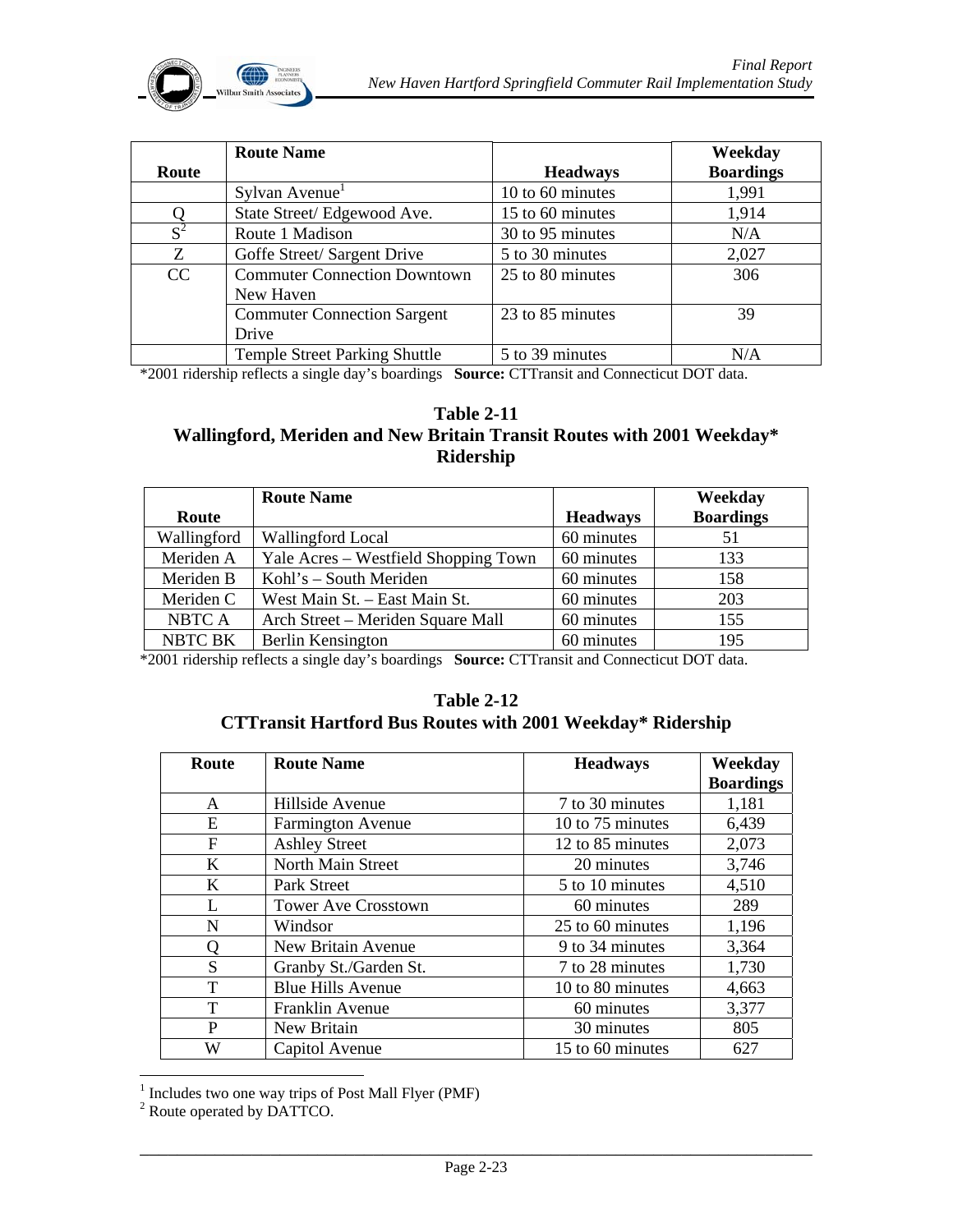| Route          | <b>Route Name</b>                 | <b>Headways</b>       | Weekday          |
|----------------|-----------------------------------|-----------------------|------------------|
|                |                                   |                       | <b>Boardings</b> |
| W              | Weston St.                        | 15 to 30 minutes      | 417              |
| 2              | Corbins                           | 20 to 25 minutes      | 208              |
| 5/13           | Enfield/Windsor Locks Express     | 10 to 50 minutes peak | 866              |
| 7              | <b>Newington Commuter Express</b> | 20 to 50 minutes      | 98               |
| 9              | Unionville                        | 30 to 31 minutes      | 76               |
| 15             | <b>Windsor Express</b>            | 30 minutes            | N/A              |
| <b>BTF</b>     | Berlin Turnpike Flyer             | 10 to 85 minutes      | N/A              |
| <b>BDL</b>     | <b>Bradley Flyer</b>              | 60 minutes            | 410              |
| <b>WND/BMF</b> | Windsor/Bloomfield Industrial     | 22 to 50 minutes      | 104              |

\*2001 ridership reflects a single day's boardings **Source:** CTTransit and Connecticut DOT data.

**Table 2-13 Pioneer Valley Transit Springfield Bus Routes Monthly Ridership June 2002** 

|                |                                                 | Weekday           | <b>Monthly</b> |
|----------------|-------------------------------------------------|-------------------|----------------|
| Route          | <b>Route Name</b>                               | <b>Headways</b>   | <b>Riders</b>  |
|                | Fairfield Mall/Sumner - Allen                   | 10 to 85 minutes  | 68,425         |
| $\overline{2}$ | Carew-East Springfield/Belmont-Dwight Rd.       | 10 to 105 minutes | 77,360         |
| 3              | Springfield Plaza via Liberty/King-Westford     | 20 to 90 minutes  | 40,525         |
| $\overline{4}$ | Plainfield/Walnut Street- Springfield College   | 20 to 40 minutes  | 20,030         |
| 5              | Dickinson-Jewish Home/ Springfield Bus Terminal | 20 to 90 minutes  | 10,010         |
| 6              | Ludlow via Bay                                  | 20 to 90 minutes  | 34,315         |
| $\overline{7}$ | State-Boston Road/ Eastfield Mall               | 15 to 60 minutes  | 89,845         |
| 8              | Orange-Plumtree/ Springfield Bus Terminal       | 60 minutes        | 9,225          |
| 9/15           | St. James Avenue/ Worthington Street            | 10 to 60 minutes  | 7,140          |
| 10             | Westfield State College/ West Springfield       | 20 to 60 minutes  | 27,920         |
| 11             | Holyoke Community College Express               | 60 to 105 minutes | $0*$           |
| 12             | <b>Stonybrook Express</b>                       | 120 minutes       | 2,150          |
| 13             | Maple Street/ East Longmeadow                   | 30 to 60 minutes  | 14,830         |
| 14             | Feeding Hills/ Springfield                      | 30 to 60 minutes  | 8,770          |
| 16             | Longmeadow/Enfield                              | 70 to 180 minutes | 1,835          |
| 17             | Eastfield Mall via Parker-Wilbraham Road        | 30 to 60 minutes  | 23,100         |
| 20             | Holyoke/ Springfield via Holyoke Mall           | 15 to 85 minutes  | 64,420         |
| 21             | Holyoke/ Springfield via Chicopee               | 30 minutes        | 35,435         |

\*With school out of session in June, the bus' demand pool is significantly decreased. Over the first five months of the year the service attracted 24,175 riders.

Source: Sandra Sheehan of the PVTA. Ridership data collected by First Transit in June 2002

#### **2.10.5 ADA Paratransit Services**

Several agencies offer ADA (Americans with Disabilities Act) paratransit services for the mobility impaired and aged in the study corridor. The Greater New Haven Transit District provides ADA and dial-a-ride service for people within CTTransit's New Haven service area. Northeast Transportation provides ADA service within Wallingford and Meriden. The Greater Hartford Transit District provides paratransit service in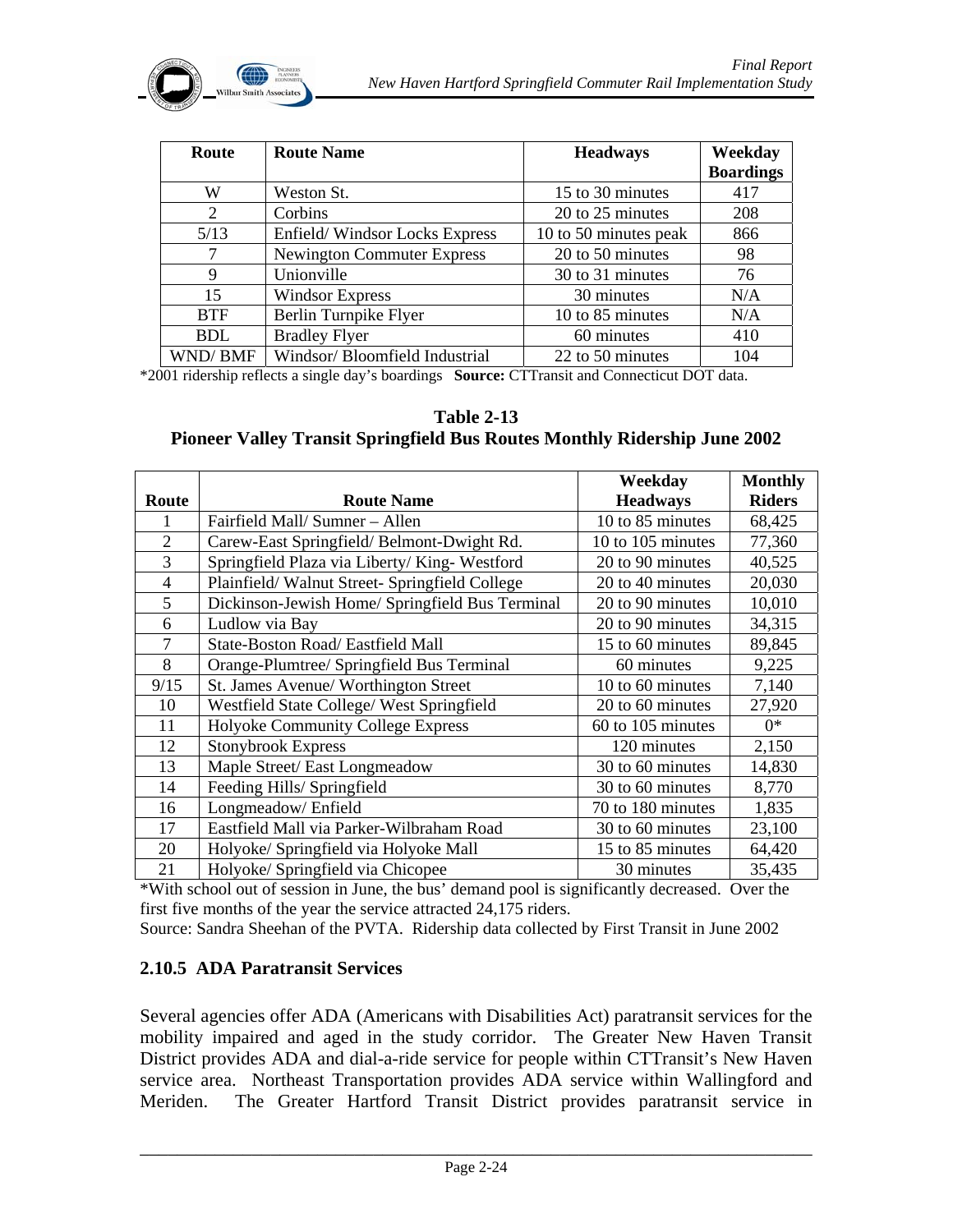

CTTransit's Hartford service area. The PVTA provides paratransit service within greater Springfield. ADA trips can be made to any points within three-quarters of a mile of regular bus service for all four services during normal bus operating hours.

#### **2.10.6 Ridesharing**

Two rideshare agencies operate in the New Haven - Springfield corridor, including Rideworks in New Haven and the Rideshare Company in Hartford. Massachusetts ridesharing programs are more focused on Boston than on the Springfield area, however some of the Hartford ridesharing options include connections to Springfield.

## **2.11 Ridership, Revenue and Cost Database**

The following section is an inventory of how other commuter rail systems perform, and will serve as a baseline for evaluation of service in the study corridor. Data was collected from 15 transit agencies that operate commuter rail service and was assembled, where available, for the years 1999, 2000, and 2001. Data was collected by way of the National Transit Database (NTD), a program sponsored by the Federal Transit Administration (FTA), and by contacting the specific transit agency where necessary. The NTD is a large compilation of data reported by agencies nationwide that operate various modes of transit including commuter rail. More specific information on types of data obtained for purposes of this study is discussed below. The specific information collected from each agency includes the following:

- Total annual passengers the total number of fare paying passengers boarding a service vehicle in a fiscal year
- Average daily ridership the average daily number of fare paying passengers boarding commuter rail service vehicles in a fiscal year
- Passenger miles per year the total distance each fare paying passenger travels on passenger carrying vehicles per fiscal year
- Total annual fare revenue the total amount of revenue received by a transit agency for a given service each year from fare paying passengers
- Annual revenue train miles the total number of miles per year each entire commuter train travels with fare paying passengers aboard
- Annual revenue vehicle miles the total number of miles per year each passenger carrying vehicle in a commuter rail system travels with fare paying passengers aboard
- Annual operating costs the total amount of money per year required to operate and maintain a transit service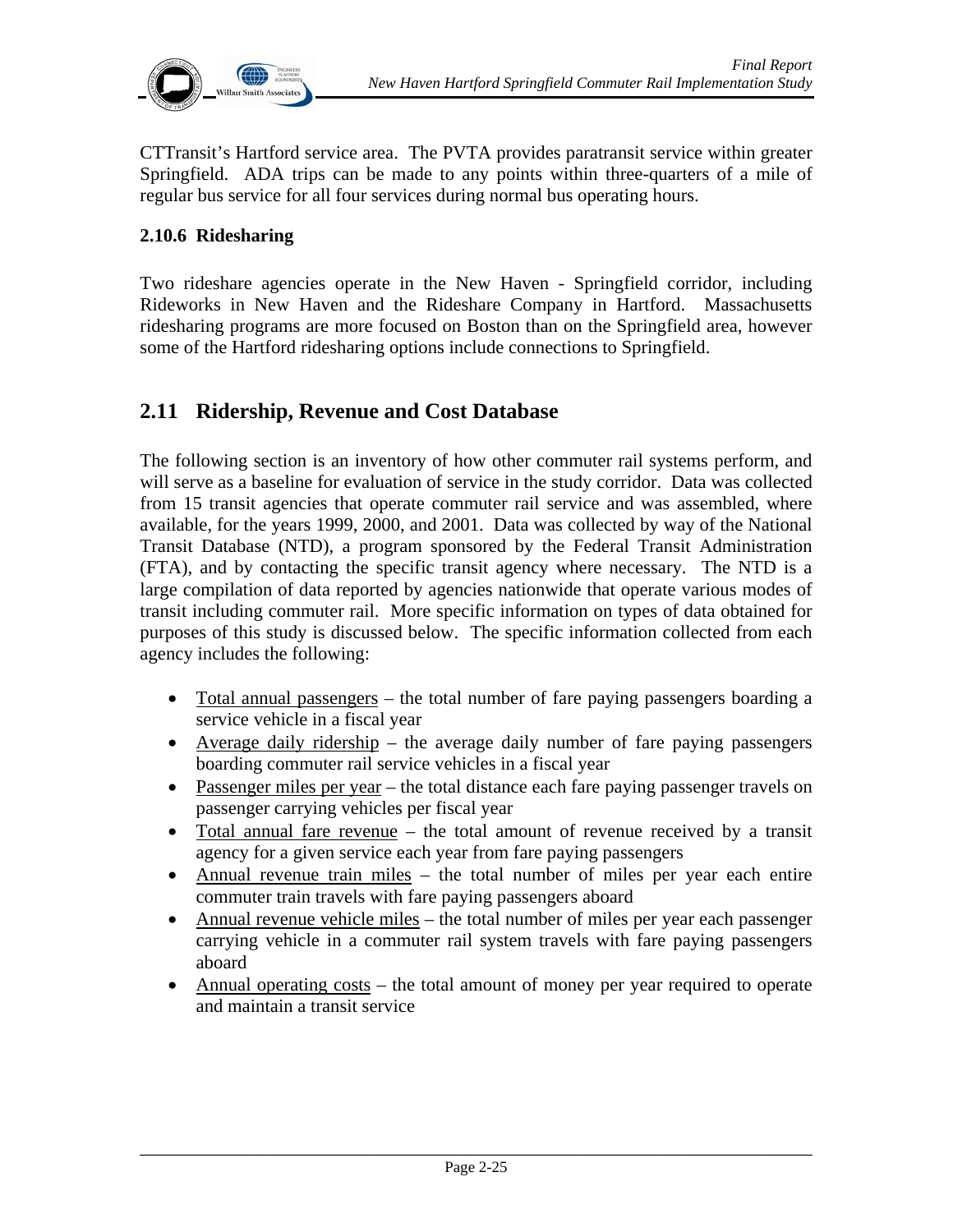

#### **2.11.1 Overview of Commuter Rail Systems**

To compare ridership, service characteristics, and performance for a New Haven-Hartford-Springfield commuter service, information was collected from other agencies that operate commuter rail service. Data was collected from a range of agencies operating a range of commuter rail services from a large network such as Metro North or Long Island Railroad, to smaller systems such as Shore Line East in Connecticut. A summary of the transit agencies surveyed, listed in alphabetical order, is shown in Table  $2 - 14.$ 

| <b>Commuter Rail</b>   | <b>Operating Agency</b>           | <b>Metro Area Served</b> | <b>Total</b>      | Average      |
|------------------------|-----------------------------------|--------------------------|-------------------|--------------|
| <b>System</b>          |                                   |                          | Annual            | <b>Daily</b> |
|                        |                                   |                          | <b>Passengers</b> | Ridership    |
|                        |                                   |                          | (2000)            | (2000)       |
| Caltrain               | Caltrain                          | San Francisco/San        | 9,821,725         | 39,290       |
|                        |                                   | Jose, CA                 |                   |              |
| Long Island            | Metropolitan Transportation       | New York/Long            | 105,148,000       | 355,000      |
| Railroad               | Authority                         | Island, NY               |                   |              |
| <b>MARC</b> Commuter   | Mass Transit Administration,      | Baltimore, MD            | 5,317,006         | 20,851       |
| Rail                   | MD Dept. of Transportation        | /Washington, DC          |                   |              |
| <b>MBTA</b> Commuter   | Massachusetts Bay                 | Boston, MA               | 36,416,816        | 129,474      |
| Rail                   | <b>Transportation Authority</b>   |                          |                   |              |
| Metra Commuter         | Northeast Illinois Commuter       | Chicago, IL              | 72,342,624        | 268,381      |
| Rail                   | Railroad Corporation              |                          |                   |              |
| Metrolink              | Southern California Regional      | Los Angeles, CA          | 6,978,588         | 26,300       |
|                        | Rail Authority                    |                          |                   |              |
| Metro North            | Metropolitan Transportation       | New York, NY             | 71,735,218        | 249,142      |
|                        | Authority                         |                          |                   |              |
| New Jersey Transit     | New Jersey Transit                | New Jersey               | 63,894,352        | 212,037      |
|                        | Corporation                       |                          |                   |              |
| San Diego Coaster      | North San Diego County            | San Diego, CA            | 1,206,839         | 4,327        |
|                        | <b>Transit Development Board</b>  |                          |                   |              |
| <b>SEPTA</b>           | Southeastern Pennsylvania         | Philadelphia, PA         | 29,774,426        | 104,232      |
|                        | <b>Transportation Authority</b>   |                          |                   |              |
| <b>Shore Line East</b> | Connecticut Dept. of              | New Haven, CT            | 285,427           | 1,115        |
|                        | Transportation                    |                          |                   |              |
| Sounder Commuter       | <b>Central Puget Sound</b>        | Seattle, WA              | 100,360           | 1,120        |
| Rail                   | <b>Regional Transit Authority</b> |                          |                   |              |
| <b>Trinity Rail</b>    | Dallas Area Rapid Transit         | Dallas/Ft. Worth, TX     | 667,577           | 2,369        |
| <b>Express</b>         | Authority                         |                          |                   |              |
| Tri-Rail               | Tri-County Commuter Rail          | South Florida            | 2,232,497         | 7,381        |
|                        | Authority                         |                          |                   |              |
| Virginia Rail          | Virginia Rail Express             | Washington,              | 2,014,339         | 8,057        |
| <b>Express</b>         |                                   | DC/Northern VA           |                   |              |

#### **Table 2-14 Summary of Commuter Rail Systems Surveyed**

**Source:** National Transit Database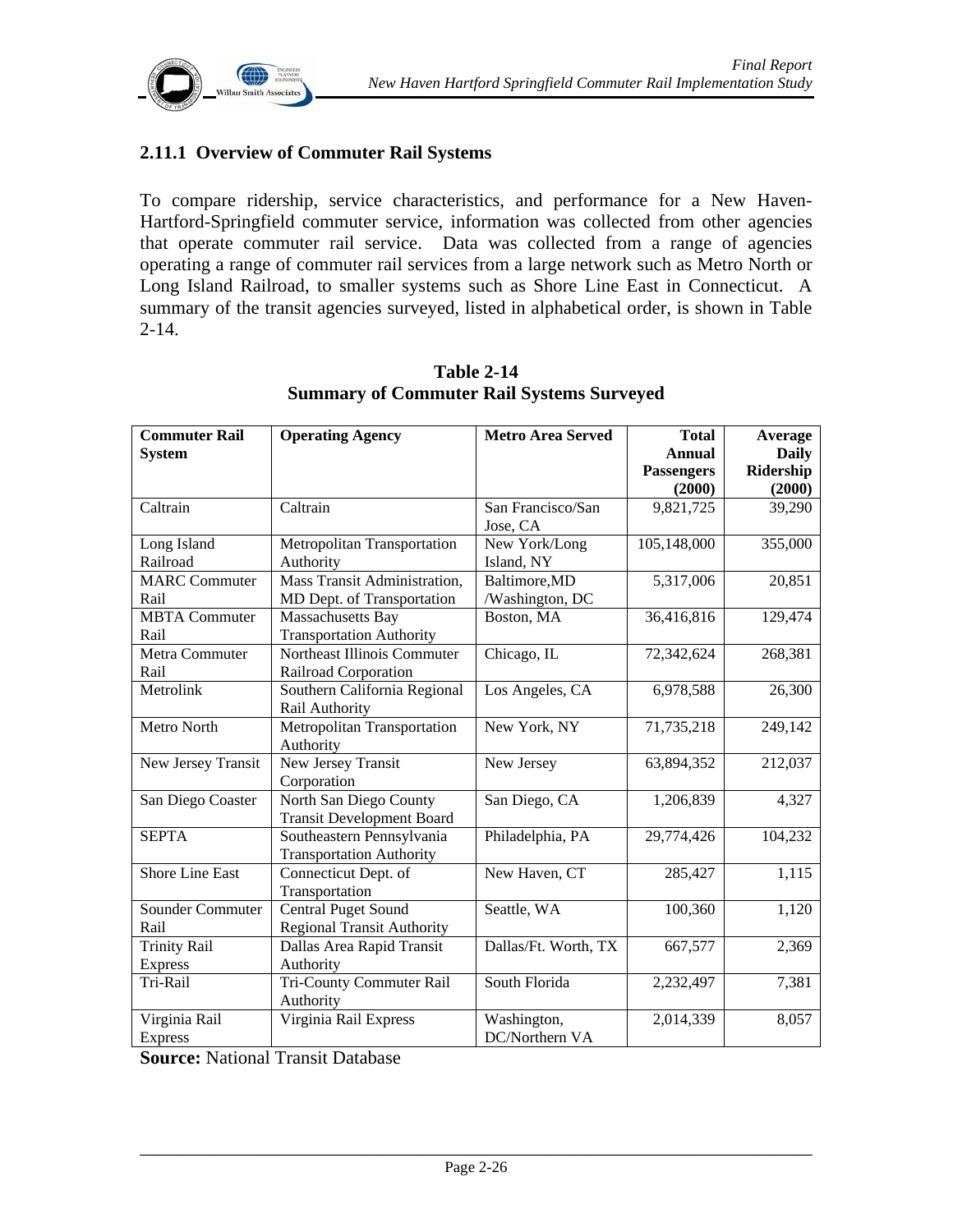

The commuter rail systems inventoried represent a wide range of services from a single rail line, to a network of several lines serving a major metropolitan area. A key statistic that highlights the size of a commuter rail network is ridership. Table 2-14 shows the average daily ridership among commuter rail systems, and this data is shown graphically for selected systems in Figure 2-3.

**Figure 2-3 Average Year 2000 Daily Ridership for Selected Commuter Rail Systems** 



**Source:** National Transit Database

As shown in the above figure, the range of daily ridership in systems surveyed varies greatly, from just over 1,000, to over 350,000 passengers per day. The smallest system surveyed was Shore Line East in Connecticut, with a year 2000 average daily ridership of 1,115. The largest system surveyed was Long Island Railroad in New York, with a year 2000 average daily ridership of 355,000.

In addition to daily passenger data, annual ridership numbers were obtained. Figure 2-4 shows annual ridership trends for several commuter rail systems from 1999 to 2001. The reason that results are displayed separately for smaller and larger commuter rail systems is for clarity of scale in the chart, and to illustrate smaller trends.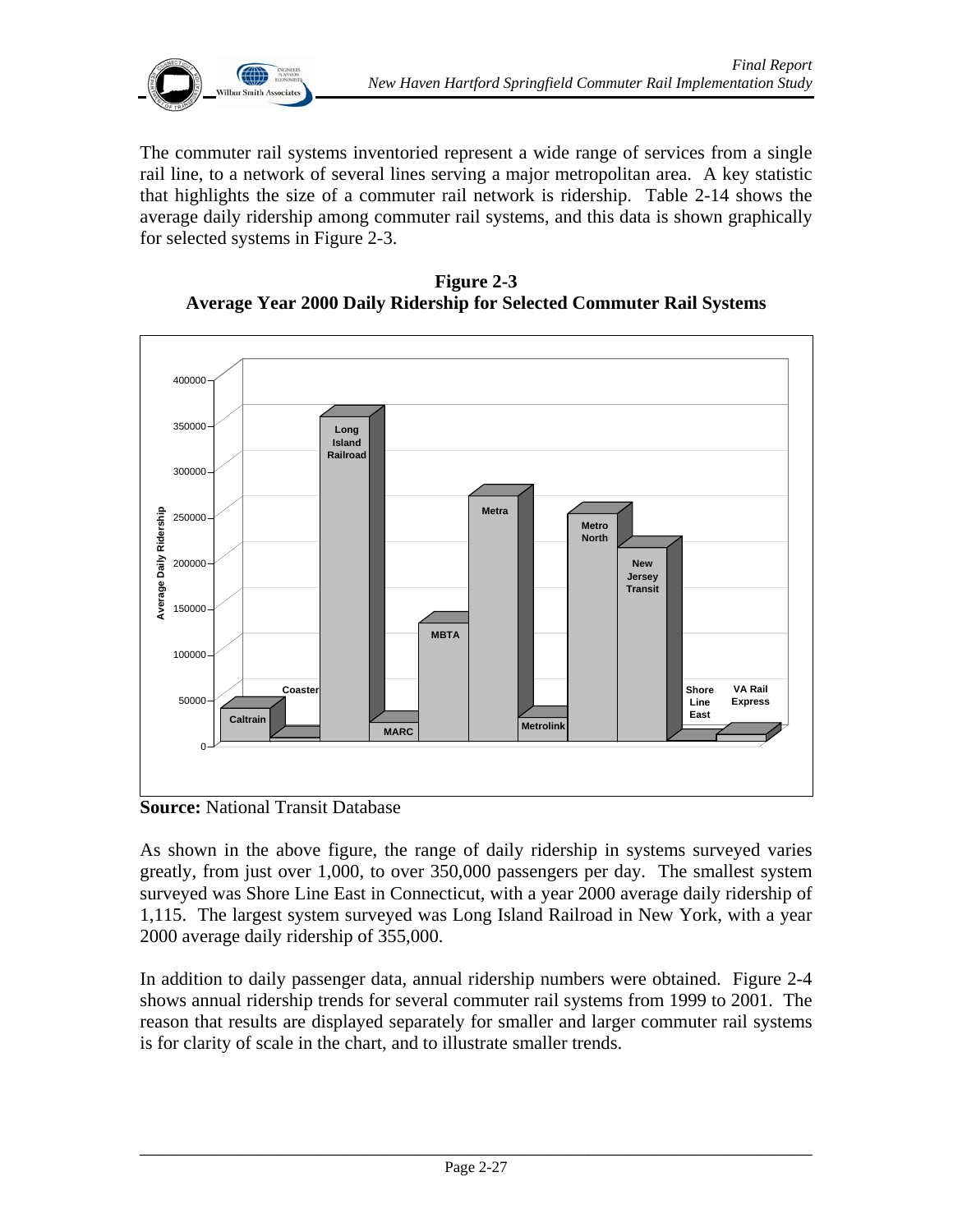



**Figure 2-4 Annual Ridership per Year** 

As shown above, all of the commuter rail systems had an overall increase in ridership from 1999 to 2001. Between 2000 and 2001, Metra and Long Island Railroad showed a slight decrease. Some systems such as Virginia Rail Express and Trinity Rail Express have shown a fairly substantial rise in ridership from 1999 to 2001. Other systems such as Shore Line East and New Jersey Transit have experienced a more modest increase over the same period.

**Source:** National Transit Database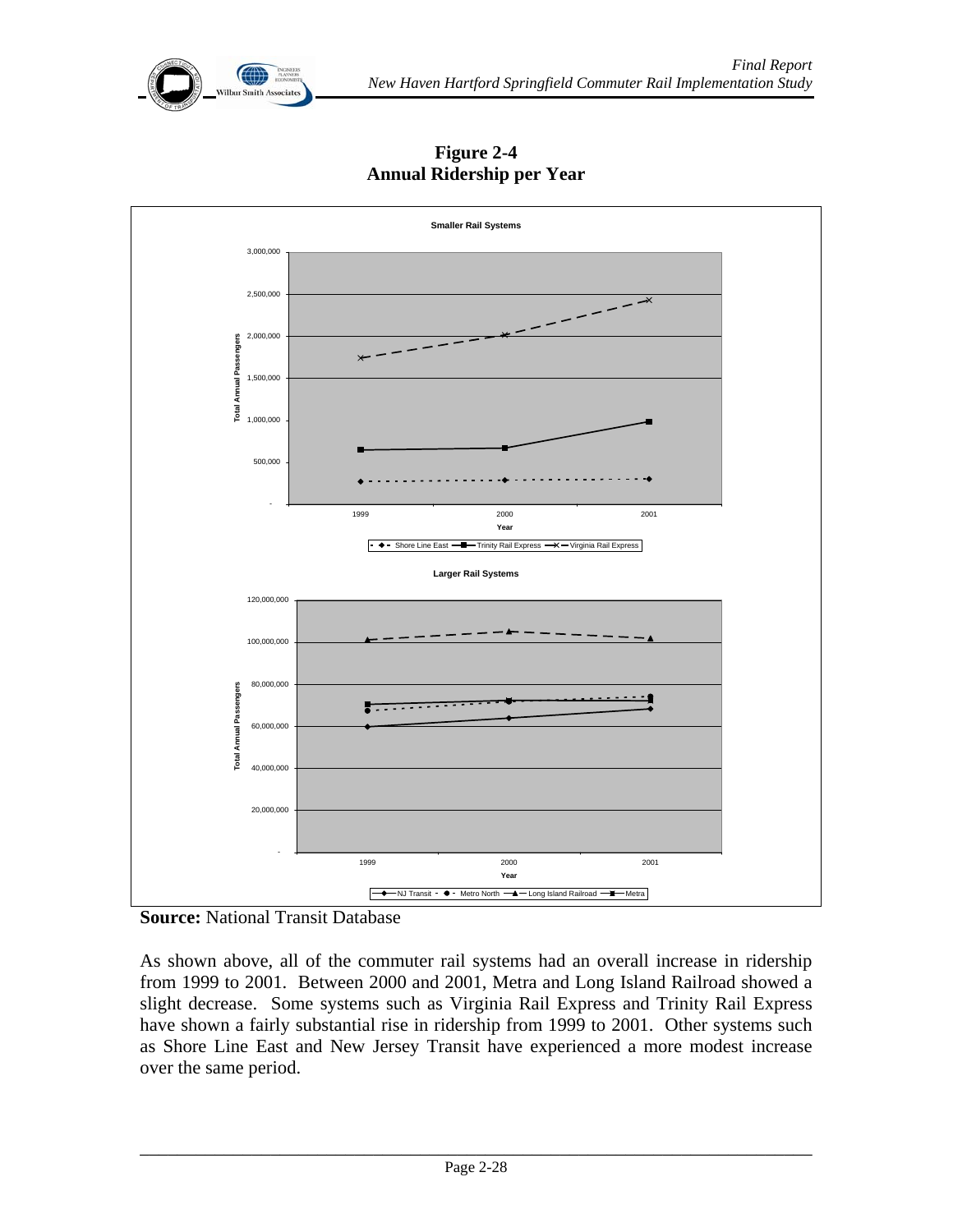

#### **2.11.2 Performance Measures**

The ridership, revenue, and cost data assembled from the various transit agencies can be evaluated in a manner such that the relationship between cost and revenue shows certain performance measures. These measures include; revenue per passenger mile, operating cost per passenger mile, operating cost per train mile, farebox recovery ratio, and productivity ratio. Revenue per passenger mile is determined by the ratio of total fare revenue per year to total passenger miles per year. An average figure for this performance measure is approximately 12 cents per mile. Operating costs per train mile and per passenger mile are determined by similar ratios. Average costs are approximately \$45 per mile and 30 cents per mile respectively. The farebox recovery ratio is given by the ratio of total fare revenue to total operating costs. It is a measurement of how much of a passenger fare goes toward the costs associated with operating a transit system. This ratio is usually found to be between 20% and 40%. Finally, an overall productivity ratio measures annual passenger miles against annual vehicle miles. The result of this productivity ratio yields an average of the number of passengers per vehicle. A summary of performance measures for the commuter rail systems surveyed is found in Table 2-15.

As shown in the table, the amount of revenue a commuter rail service can expect per mile from each pare paying passenger can vary from \$0.08 on the Tri-Rail system for the 1999 fiscal year to as much as \$0.91 for Trinity Rail Express for the same year. On some of the larger systems such as Metro North and Long Island Railroad, revenue per passenger mile was anywhere from \$0.15 to \$0.17. For the Shore Line East service revenue per passenger mile was \$0.13 in the fiscal year 1999, and rose to \$0.16 in 2001.

The cost of operating commuter rail service per train mile was also found to have a wide range. SEPTA was found to have the lowest cost per train mile at \$30.52 in the fiscal year 2001. For the same year, Long Island Railroad cost \$103.95 per train mile to operate service. The cost per train mile in 2001 on Shore Line East was \$37.94.

Cost per passenger mile is an effective way of looking at the relationship between ridership and the cost to operate a commuter rail service. This value was found to be as low as \$0.23 in 2001 on the MBTA system, to as high as \$1.14 on Shore Line East for the same year. Those same values for Metro North and Long Island Railroad were \$0.26 and \$0.36 per passenger mile respectively.

The farebox recovery ratio was found to have a fairly large variation from one rail system to another. The value was as low as 13% for Shore Line East to as high as 61% for Metro North in 2000. The overall trend shows that the larger commuter rail networks had a higher farebox recovery ratio, meaning that their fares went further toward operating costs.

The productivity ratio also showed a significant variance among commuter rail systems. Shore Line East, for example, had a productivity ratio of just over 16 passengers per